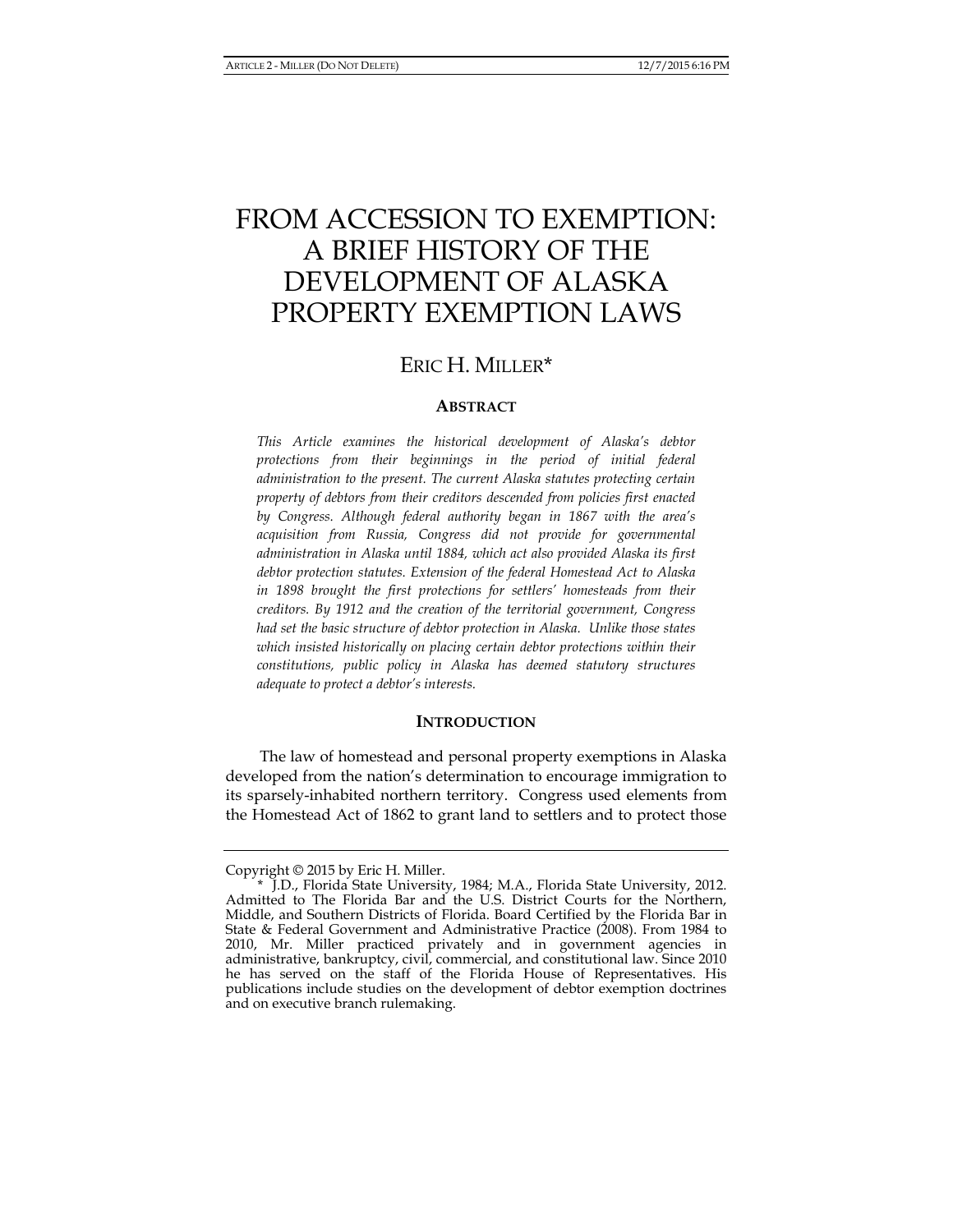grants from pre-existing creditors during the early settlement period. Because initial federal administration of Alaska emphasized economic and resource development, the protection of individual liberty became more of a legislative function, unlike the constitutional status accorded to debtor protection in states such as Texas and Florida. Consequently, developing protections for debtors' assets in Alaska reflected a basic policy of shielding people, through statute, from complete destitution rather than limiting the government's flexibility in this area by placing these protections in the state constitution.

In applying its homestead and personal property exemption laws, Alaska follows public policy principles similar to those exercised in most states—again, such as Texas and Florida.1 Exemption laws are "liberally construed" to provide the broadest protection to debtors;2 property that is not exempt may be sold and the proceeds distributed towards the claims of judgment creditors.3 Exemptions of property from execution by creditors, such as that protecting the family home, prevent the debtor and debtor's family from being made so impecunious that they become public dependents.4 Yet, despite its application of current principles, Alaska began its tenure under federal authority with neither laws for nor a tradition of protecting a debtor's basic assets.

#### **I. 1867–1884: ACCESSION AND EARLY FEDERAL CONTROL**

The roots of Alaska's contemporary protections for a debtor's property are intertwined with the extension of federal jurisdiction to the region. In the forty-five years between acquiring Alaska from Russia to organizing it as an official territory, the United States governed the area in what is best characterized as an incremental manner. Until 1884, limited authority was exercised in turn by the federal customs service, the U.S. Army, and the U.S. Navy.

At the beginning of the nineteenth century, Russia occupied the northwestern area of the North American continent. In light of increasing exploration and activity in the region both by the United

 <sup>1.</sup> Gutterman v. First Nat'l Bank of Anchorage*,* 597 P.2d 969, 971 (Alaska 1979).

 <sup>2.</sup> Ilardi v. Parker*,* 914 P.2d 888, 890 (Alaska 1996).

 <sup>3. &</sup>quot;A debtor's property which is not exempted from execution in satisfaction of debt by applicable state or federal laws is subject to the rights of creditors." *Gutterman*, 597 P.2d at 970.

 <sup>4.</sup> The purpose of homestead is to ensure a debtor has a place to reside and does not require public assistance. In re Shell*,* 295 B.R. 129 (Bankr. D. Alaska 2003). In *Shell*, the bankruptcy debtor was permitted to exempt as homestead a six-unit apartment building, which he owned and where he resided. *Id.* at 131.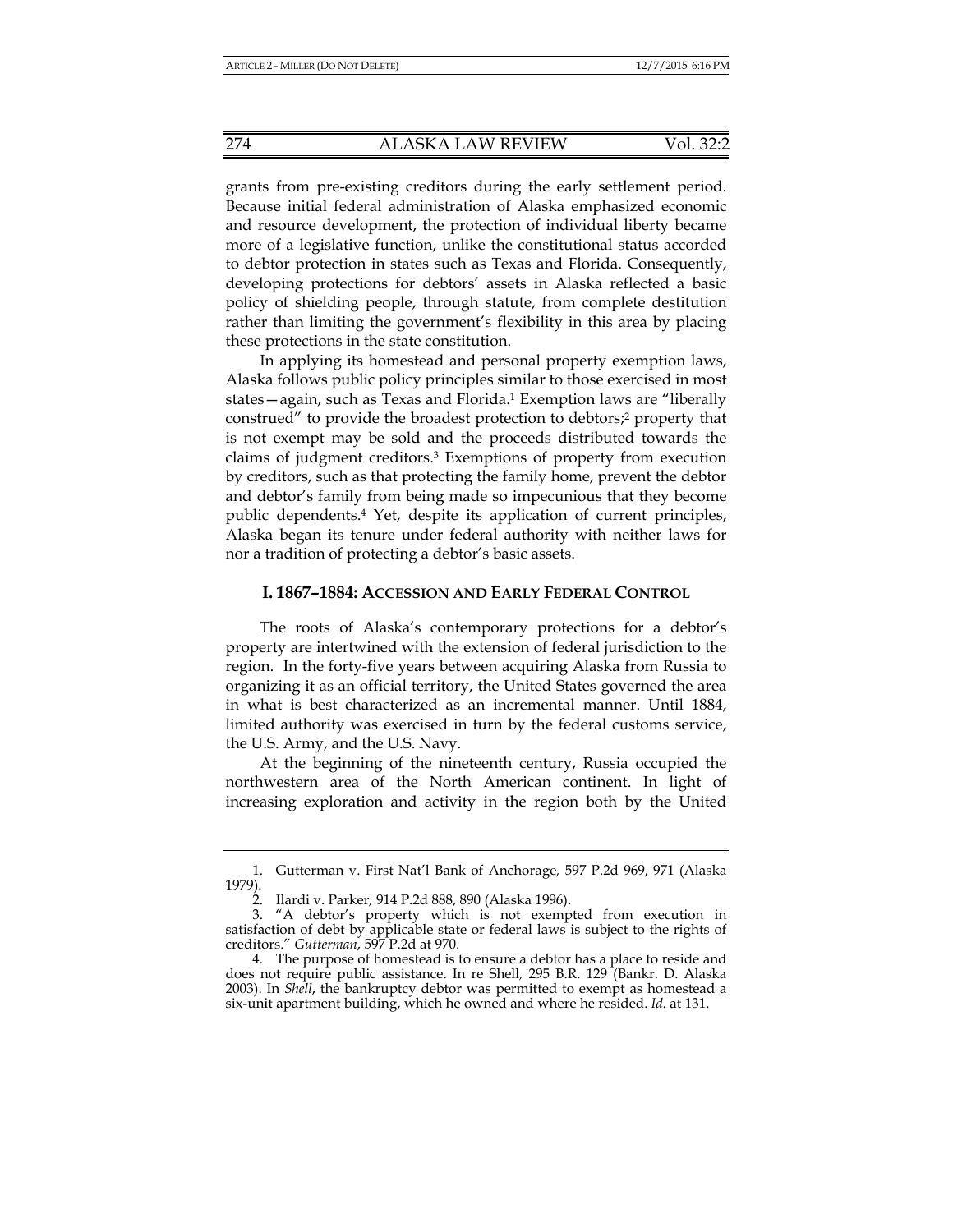States and Great Britain, uncertainty about the extent of Russia's possessions led the Imperial Government to initiate negotiations with both nations. President James Monroe described these discussions and articulated the policy that would be known as the "Monroe Doctrine" in his 1823 annual report to Congress.<sup>5</sup> Russia and Great Britain concluded a convention in February 1825, establishing the demarcation between their respective North American possessions.6

Under the treaty, ratified and proclaimed on June 20, 1867, the United States acquired "all the territory and dominion now possessed by his said Majesty [the Tsar of Russia] on the continent of America and in the adjacent islands. . . ."7 This included all Russian-occupied territory west of the established boundary with Great Britain's possessions, described the western extent of the Aleutian Islands and the demarcation between the ceded area and Russian eastern possessions, and extended into the Arctic Ocean.8

Existing private ownership of property was not disturbed by the treaty. Included in the transfer was the Russian government's interest in all property other than private individual property or churches built on land previously ceded by the government to the Orthodox Church.<sup>9</sup> Russians living in the territory could retain their citizenship by returning to Russia within three years, otherwise they were entitled to all rights of a U.S. citizen, including "the free enjoyment of their liberty, property, and religion."10

Federal control over the ceded area was limited initially. The Customs Act of 1868 created the District of Alaska and extended U.S. customs laws to make a single collections district for the purpose of

 <sup>5.</sup> President Monroe announced the initiation of these discussions by Russia with the United States "to arrange by amicable negotiation the respective rights and interests of the two nations on the northwest coast of this continent." James Monroe, U.S. President, The Monroe Doctrine, Commencement Address at the First Session of the 18th Congress (Dec. 2, 1823), http://avalon.law.yale.edu/19th\_century/monroe.asp. Regarding further European attempts to expand colonization in the Western Hemisphere, the President stated: "In the discussions to which this interest has given rise and in the arrangements by which they may terminate the occasion has been judged proper for asserting, as a principle in which the rights and interests of the United States are involved, that the American continents, by the free and independent condition which they have assumed and maintain, are henceforth not to be considered as subjects for future colonization by any European powers . . . ." *Id*.

 <sup>6.</sup> Treaty With Russia, Russia-U.S., art. I, Mar. 30, 1867, 15 Stat. 539, 540, http://memory.loc.gov/cgi-bin/ampage?collId=llsl&fileName=015/llsl015.db &recNum=572.

 <sup>7.</sup> *Id*. at 539.

 <sup>8.</sup> *Id*. at 541.

<sup>9</sup>*. Id*. art. II, at 541.

<sup>10</sup>*. Id*. art. III, at 542.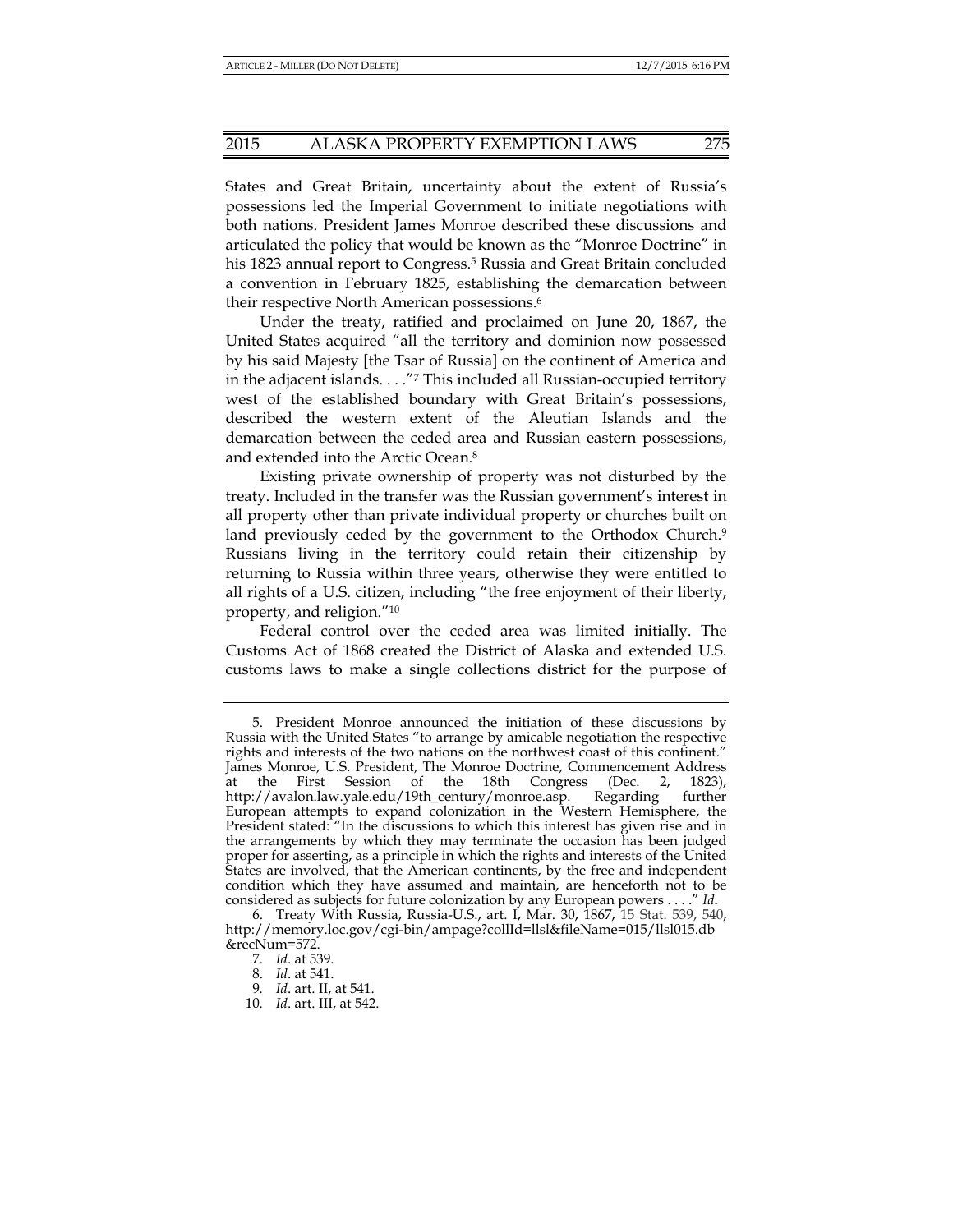customs, commerce, and navigation.11 Section 4 of the Act authorized the President to "restrict and regulate or to prohibit the importation and use of  $\dots$  distilled spirits into and within the said territory.<sup>"12</sup> Attempts to control the liquor traffic attained limited success, but purportedly led to the production of rum (or some semblance thereof) by some Alaska Natives. The appointed Governor of Alaska, in his annual report of 1898, recorded one such account: "A tribe on Admiralty Island, known as the 'Hoochinoos,' used to smuggle [locally made liquor] to the soldiers at Sitka, and the compound which they sold became known as 'hoochinoo' and 'hooch.'"13

The U.S. Army stationed troops at Sitka and their commander functioned as the primary federal authority in the area, but the Army withdrew the troops in 1875.14 After the residents of Sitka appealed to British officials for protection from presumed native attacks, in response to which a British warship was dispatched to the community, the U.S. Navy stationed a vessel in the vicinity.15 This remained the primary federal presence in the region until 1884.

# **II. 1884–1912: TERRITORIAL ORGANIZATION AND ADOPTION OF EXEMPTIONS**

#### **A. The First Organic Act**

In 1884, Congress enacted broader civil authority for the District of Alaska (not yet officially organized as a federal territory) by passing the "First Organic Act."16 The Act designated all of Alaska as a federal

 14. *To Create a Legislative Assembly in the Territory of Alaska, to Confer Legislative Powers Thereon, and for Other Purposes: Hearing on H.R. 38 Before the H. Comm. on the Territories*, 62d Cong. 477–79 (1911) (statement of Hon. James Wickersham, Delegate from Alaska).

 15. Ernest Gruening, *Opening Address*, 122 BULL. NAT'L RES. COUNCIL 1, 4 (1951), https://books.google.com/books?id=EUUrAAAAYAAJ&printsec=front cover#v=onepage&q&f=false.

 16. An Act Providing a Civil Government for Alaska, ch. 53, 23 Stat. 24 (1884) [hereinafter First Organic Act]. An "organic law" is a constitution or other foundational instrument that establishes the basis and framework of civil government. State v. Atl. Coast Line R. Co*.*, 47 So. 969, 974, (Fla. 1908) ("Whether

 <sup>11.</sup> Customs Act of 1868, ch. 273, 15 Stat. 240. Section 2 of the Act officially named the region the District of Alaska. *Id.* § 2*.*

 <sup>12.</sup> *Id.* § 4*.*

 <sup>13.</sup> UNITED STATES DEP'T OF THE INTERIOR, 1899 DEP'T INTERIOR ANN. REP. PT. 3 181–82 (1900), http://books.google.com/books?id=zcGU4kouuu8C&dq=Alaska %20organic%20law%201884%20oregon&pg=PA200#v=onepage&q=Alaska%20o rganic%20law%201884%20oregon&f=false. Whether factual or apocryphal, the account provides a momentary etymological diversion in an otherwise typical government report of the late nineteenth century.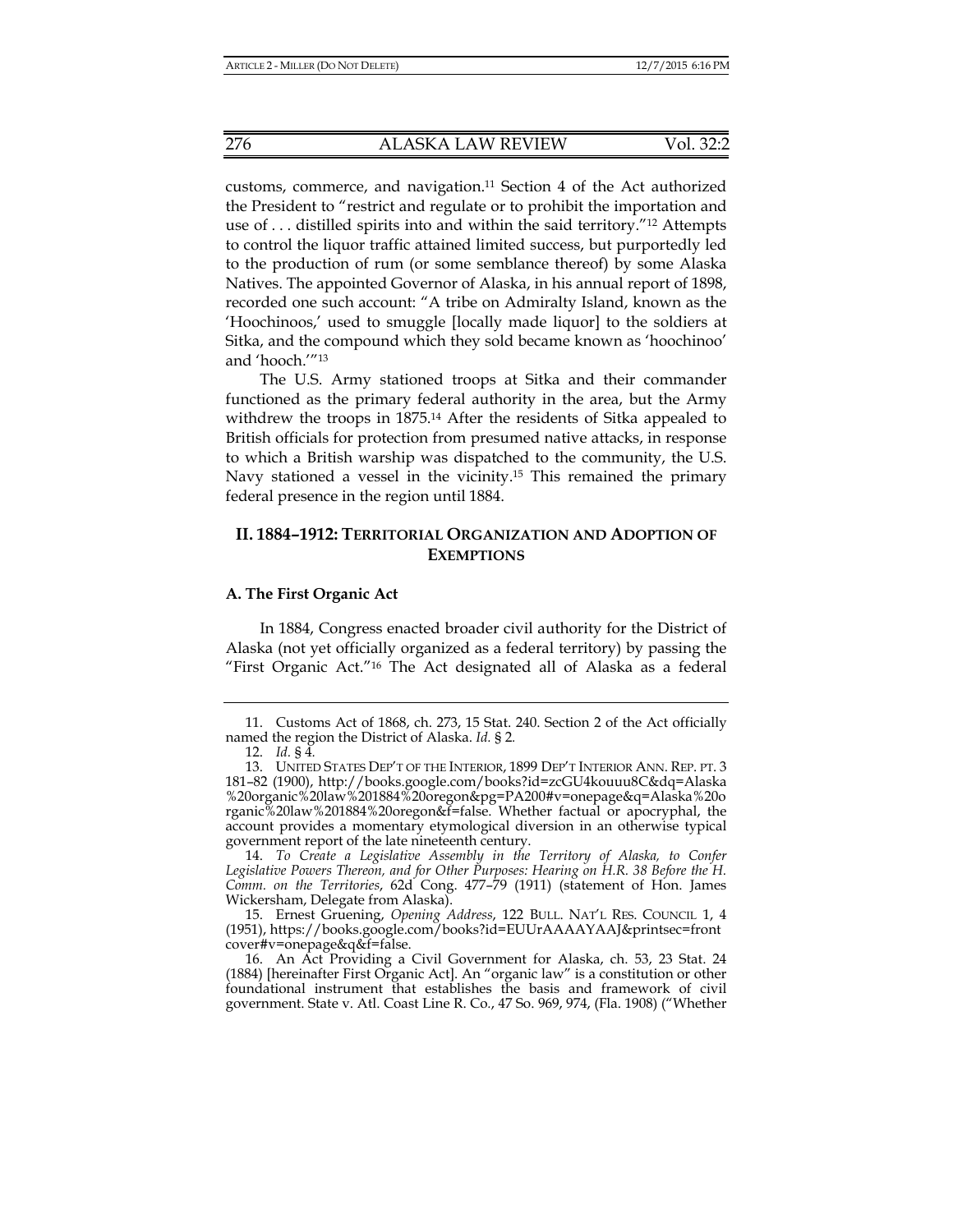judicial district, provided a temporary seat of government at the town of Sitka, and authorized a governor as the primary executive officer for the area.17 Congress retained all legislative power.18 Provision also was made for a district judge, clerk of court, district attorney, and marshal.19 The judicial power of the new court was exercised by the federal district judge at Sitka and four additional presidential appointees, or "commissioners," who were to reside at specific locations in the district.20 Section 8 of the Act created a formal land district and land office, primarily to supervise mining claims and rights under the application of federal law to the district.<sup>21</sup> Through the same section, Congress applied in the district all federal laws pertaining to mining claims and permitted those who previously located mines or mineral claims under U.S. law to perfect their claims under the mining laws.22 However, Congress chose a conservative approach to managing the public lands and expressly declined to extend the general federal land laws, including the existing Homestead Act, to Alaska.23

Section 7 of the First Organic Act incorporated and applied the then-existing general laws of Oregon to the District of Alaska, including civil and criminal matters.24 Rather than enact a comprehensive civil code or set of statutes specially created for Alaska, Congress turned to a familiar practice of incorporating by reference a specific body of law and applying it to the district.25 Throughout the westward expansion of the United States, Congress tended to apply the laws extant in a geographically-proximate state or existing territory to newly-organized territories. For example, in the 1836 Act organizing the Territory of Wisconsin, Congress applied the existing laws of the Territory of Michigan.26 Similarly, the 1838 Act organizing the Iowa Territory applied the existing laws of Wisconsin Territory, $27$  and the 1849 Act organizing the Minnesota Territory applied the existing laws of the State

the statute or the rule violates the organic provisions separating the powers of government into departments should be determined by reference to the Constitution of the state.").

 <sup>17.</sup> First Organic Act, *supra* note 16, at 24.

 <sup>18.</sup> *Id.* at 27.

 <sup>19.</sup> *Id.* at 24–27.

 <sup>20.</sup> *Id.* at 25.

 <sup>21.</sup> *Id.* at 26.

 <sup>22.</sup> *Id.*

 <sup>23.</sup> *Id.*

 <sup>24.</sup> *Id.* at 25–26.

 <sup>25.</sup> *Id.*

 <sup>26.</sup> An Act establishing the Territorial Government of Wisconsin, ch. 54, §12, 5 Stat. 10, 15 (1836).

 <sup>27.</sup> An Act to divide the Territory of Wisconsin and to establish the Territorial Government of Iowa, ch. 96, §12, 5 Stat. 235, 239 (1838).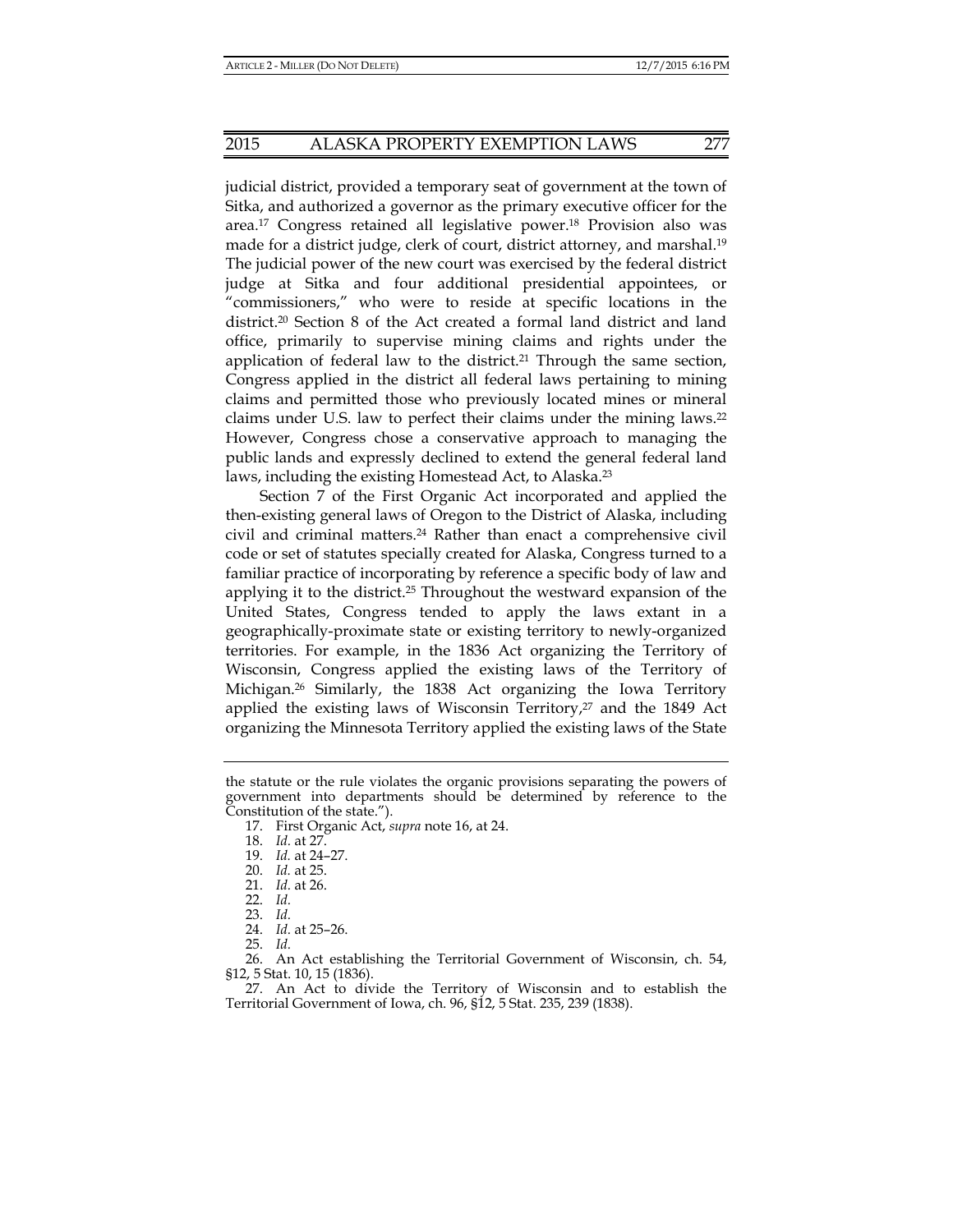of Wisconsin.28 In contrast, Oregon Territory was organized in 1848 with "all rights as accorded under the Northwest Ordinance of 1787 and the existing laws then in force under the authority of the provisional government of Oregon."29 The Act organizing Washington Territory in 1853 applied the existing laws of Oregon Territory*.* 30

One likely explanation for this practice is found in the same section 7 of the First Organic Act, providing for certain appeals from criminal proceedings in the Alaska District to be referred to the federal circuit court in Oregon.31 Applying the same laws in Alaska that were available and familiar within the District of Oregon would facilitate this review process.32

Included through this incorporation by reference were the Oregon laws exempting some items of personal property from levy and execution. By statute, debtors were entitled to protect the following from seizure and sale by their creditors:

- Books, pictures, and musical instruments with an aggregate value of \$75. aggregate value of \$75. • Necessary wearing apparel for a debtor with an
- aggregate maximum value of \$100. If the debtor was a "householder,<sup>"33</sup> this provision allowed each family

31. First Organic Act, *supra* note 16.

 32. Alaska was not the last application of Oregon law to a U.S. territory. In 2011, the U.S. District Court for the U.S. Virgin Islands found persuasive an Oregon case decision on a statute identical to that in the law for the Virgin Islands, in part based on the historical derivation of the earliest code for the islands. *See* Soley v. Warlick, 2011 U.S. Dist. LEXIS 92583, at \*4 n.4 (D.V.I. 2011) (explaining that "[t]he Court finds these Oregon cases persuasive authority" based on the fact that the U.S. Virgin Island municipal codes at issue in that case were developed by two young lawyers who had come to the Virgin Islands from the Territory of Alaska soon after 1917, after the Alaska Code had been formulated based on the Oregon code). This decision in turn applied the controlling appellate doctrine that the text of a Virgin Islands statute drawn from the statutes of another jurisdiction ". . .is to be construed to mean what the highest court of the jurisdiction from which it was taken had, prior to its enactment in the Virgin Islands, construed it to mean." Berkeley v. W. Indies Enters., Inc., 480 F.2d 1088, 1092, 10 V.I. 619 (3d Cir. 1973).

 33. The accepted meaning of the term apparently was to be the head of a family. The Codes and General Laws of Oregon, ch. III, title I, § 282 (Hill 2d ed. 1892).

 <sup>28.</sup> An Act to establish the Territorial Government of Minnesota, ch. 121, §12, 9 Stat. 403, 407 (1849).

 <sup>29.</sup> An Act to establish the Territorial Government of Oregon, ch. 177, §14, 9 Stat. 323, 329 (1848).

 <sup>30.</sup> An Act to establish the Territorial Government of Washington, ch. 90, §12, 9 Stat. 172, 177 (1853). *See generally* BENJAMIN PERLEY POORE, THE FEDERAL AND STATE CONSTITUTIONS, COLONIAL CHARTERS, AND OTHER ORGANIC LAWS OF THE UNITED STATES*,* pt. I (1877), (summarizing federal and state constitutions, colonial charters, and other organic laws of the United States towards the end of the nineteenth century).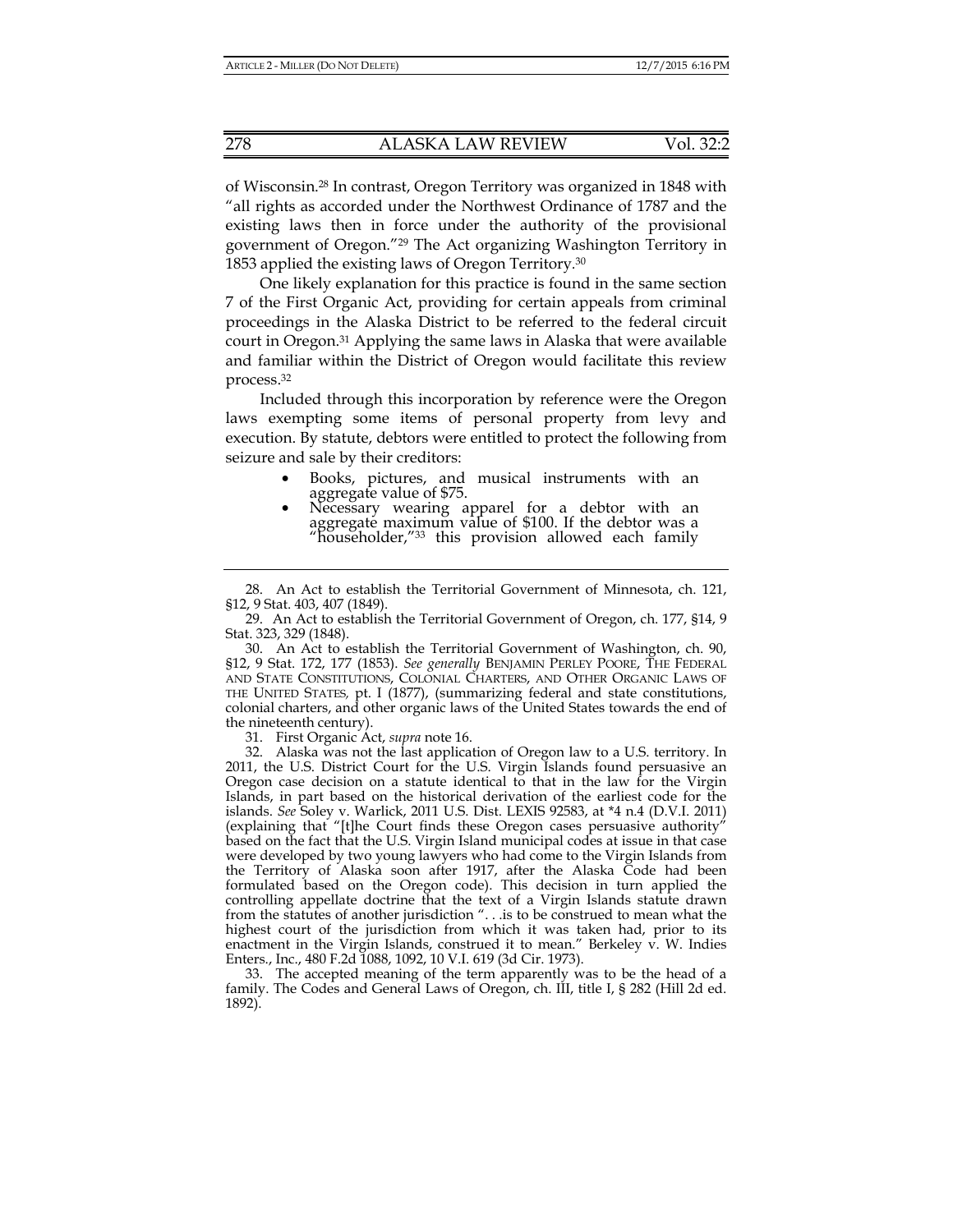member of the debtor separately to exempt wearing apparel to a maximum value of \$50.34

- Tools, implements, apparatus, team of animals, vehicle, harness, or library—when necessary for the trade, profession, or occupation of the debtor—to a maximum value of \$400. The law also exempted the value of food value of \$400. The law also exempted the value of food sufficient to support the team, if any, for sixty days. The statute defined "team" as not more than one yoke of
- oxen or a pair of horses or mules.<br>If the debtor was a "householder," the law exempted the following property owned and in actual use: ten sheep with one year's fleece, or the yarn or cloth manufactured therefrom; two cows; five swine; household goods, furniture, and utensils, all to an aggregate value of \$300. Once again, the law exempted food sufficient to support such animals for three months but additionally exempted provisions actually intended for family use and necessary for the support of the householder and family for six months.
- The seat or pew occupied by the householder, or family, in a place of public worship.
- All property of the state or any county, city, town, village, or other such public or municipal corporation. 35

The statute expressly excluded from its exemptions any property subject to execution on a debt for its own purchase price. In other words, if the debtor still owed money for the purchase of the item, whoever was entitled to collect payment for the purchase was allowed to seize and sell that article in payment of the debt. A separate exemption protected the earnings of a judgment debtor accrued within the thirty days immediately prior to entry of the judgment, provided the earnings were necessary to support the debtor's family.36

Incorporating matters into law merely by reference creates at least two uncertainties, both of which impacted debtor relief in Alaska under the First Organic Act. The first issue, particularly in a statute

 <sup>34.</sup> In relative purchasing power calculated as a change in the consumer price index, that figure would be equivalent to approximately \$1,220 today. *See* Samuel H. Williamson, *Seven Ways to Compute the Relative Value of a U.S. Dollar Amount, 1774 to Present*, MEASURING WORTH, www.measuringworth.com/ uscompare/ (allowing you to compare relative purchasing powers across time).

 <sup>35.</sup> Act To Provide a Code of Civil Procedure, ch. III, tit. I, § 279, 1862 Ore. Laws 69 (1862), https://books.google.com/books?id=uc5NAQAAIAAJ& printsec=frontcover&dq=Oregon+statutes+and+code+1862&hl=en&sa=X&ei=N vt6T4H1BpSItwefqK2sCA#v=onepage&q=exempt&f=false. *See also* J.H. JELLETT, PACIFIC COAST COLLECTION LAWS 197 (1880), http://books.google.com/books?id =imksAAAAIAAJ&printsec=frontcover&dq=Pacific+Coast+Collection+Laws&s ource=bl&ots=IlHHXZgaNi&sig=DMRheLaGlEK\_cIi9tcnbc4gnbfc&hl=en&sa=X &ei=9CxSUIbmOYOg9QSN8ICYBg&ved=0CDYQ6AEwAA#v=onepage&q&f=f alse.

 <sup>36.</sup> Act To Provide a Code of Civil Procedure, *supra* note 35, ch. III, tit. II, §310.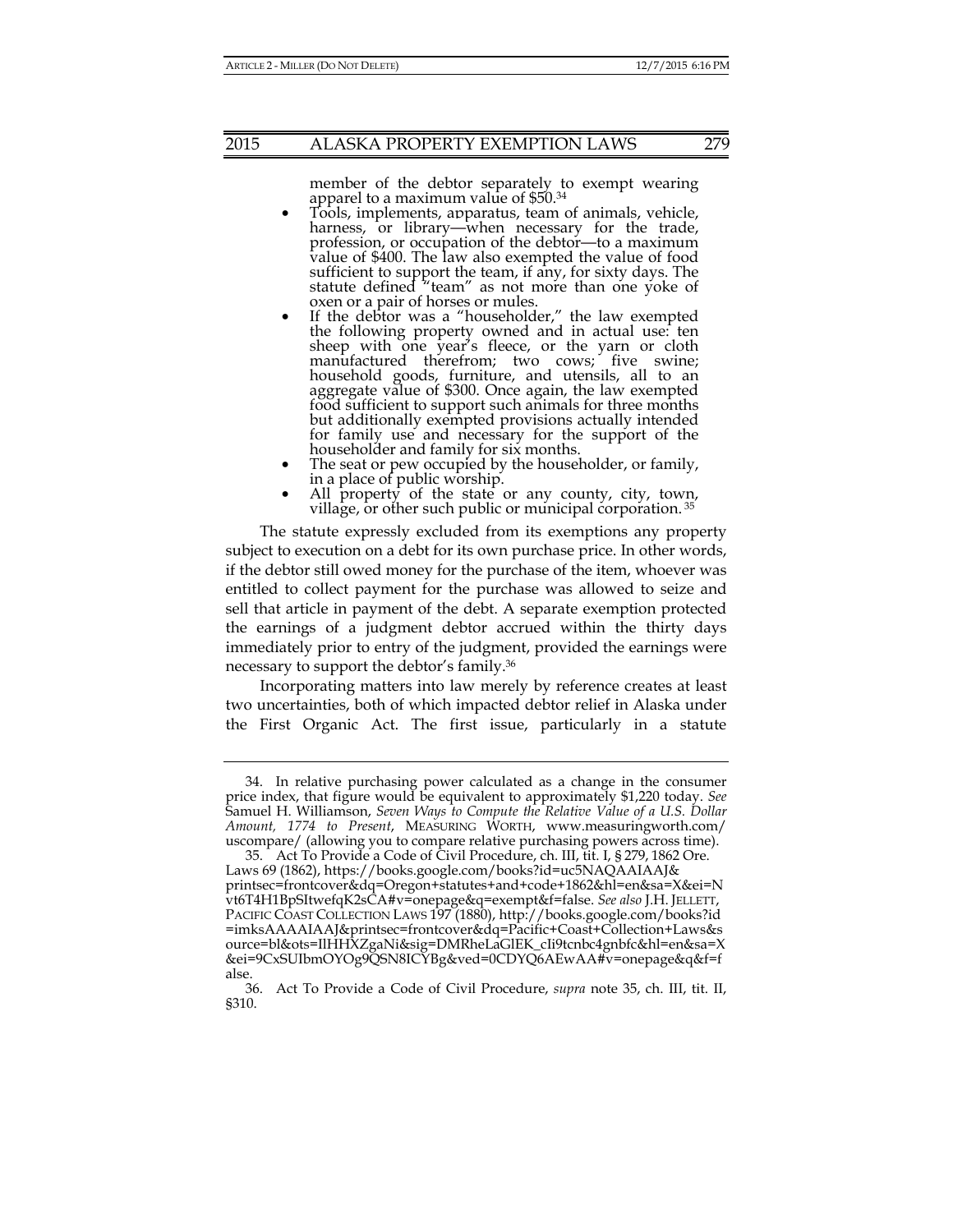incorporating a law of economic relief, is the longstanding constitutional prohibition against states adopting laws impairing the obligation of contracts.37 This means a new law could not alter the rights of parties under their existing contracts,38 including the present rights and remedies of a creditor to collect if the debtor failed to pay. The second problem is the effect of future amendments or alterations to the provision previously incorporated by reference in a statute; if the incorporating law did not include future amendments to the provision incorporated, the people affected by the receiving law would not reasonably expect to be bound by the future actions of another jurisdiction. Unless the law expressly states otherwise (within the bounds of the federal and state constitutions), the general legal rules are that material incorporated into a law will affect only future rights of parties (prospective effect of incorporated material) and the incorporated law will be that existing on the exact date of incorporation, as the legislature did not choose to incorporate future amendments.39 As the language incorporating Oregon law did not apply expressly to prior contracts, it only affected contracts (and resulting legal actions) entered after the date of its adoption. Since the First Organic Act went into effect on May 17, 1884, and did not incorporate future amendments to the incorporated Oregon laws, only such laws in effect on the date of passage were controlling in Alaska. When incorporating law from another jurisdiction, the better practice is to write out the full text to be included, thus precluding any question about the intent of the adopting legislature.

Because Oregon in 1884<sup>40</sup> did not protect residential homesteads

 40. The First Organic Act incorporated only the Oregon laws existing as of May 17, 1884, not any future amendments. FRANK OLDS LOVELAND, A TREATISE ON THE LAW AND PROCEEDINGS IN BANKRUPTCY 352 n.6 (1899), https://books.google.com/books?id=HKE9AAAAIAAJ&printsec=frontcover& dq=Loveland+bankruptcy+1899&hl=en&sa=X&ved=0CDAQ6AEwAGoVChMI\_ e232caIyQIVSzsmCh1fiw7l#v=onepage&q=Loveland%20bankruptcy%201899&f

 <sup>37.</sup> U.S. CONST. art. I, § 10, cl. 1.

 <sup>38.</sup> *Id.* 

 <sup>39.</sup> An example of the latter issue occurred in Florida condominium law after 1973. In Florida, as in most jurisdictions, the laws extant at the time a contract is executed are interpreted as forming part of the contract. The original Condominium Act, FLA. STAT. chapter 711 (1973), thus automatically became part of the official documents subsequently creating a number of condominiums in the state. However, because the documents did not also incorporate *future amendments* to the Condominium Act, when the law was changed a few years later by the repeal of Chapter 711 and enactment of the wholly-new Chapter 718 in 1978, these condominiums continued to be controlled only by the former Act. As an attorney with the former Florida Department of Business Regulation from 1986–92, I had to retain an old copy of Chapter 711 for periodic reference in condominium enforcement matters.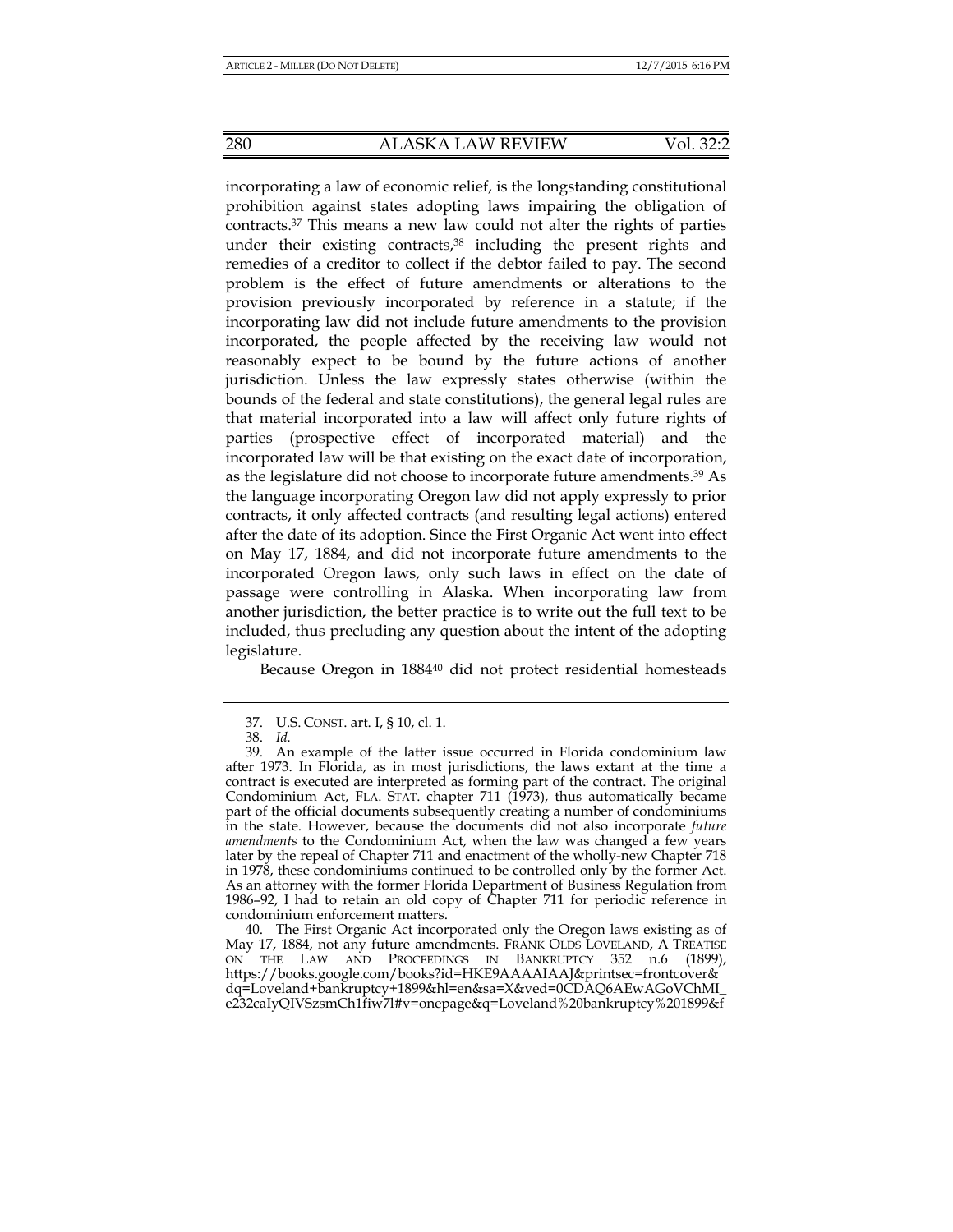# 2015 ALASKA PROPERTY EXEMPTION LAWS 281

from levy and execution, $41$  emigrants to Alaska continued to lack any such protection for their own homes, if they acquired title to real property at all. The incorporation of Oregon law provided general laws for conveying title to real estate between private parties, but did not control the transfer of land held by the federal government to individuals. The First Organic Act created a federal land office, but no one was entitled to acquire title to the land they occupied through the settlement donation or pre-emption processes available in other western states.

#### **B. Expansion of the Federal Homestead Laws to Alaska**

As federal governance increased in Alaska, so too did awareness of the region's economic resources. Within two years of adopting the First Organic Act, a bill was filed in the U.S. House of Representatives to extend the provisions of the Homestead  $Act^{42}$  to part of Alaska in order to encourage migration needed to support economic development.43 The congressional report accompanying the bill summarized the findings of the House Committee on the Territories about Alaska's resources: "Alaska possesses very rich mineral deposits of gold, silver, iron, and other valuable minerals, a large quantity of timber, and an enormous supply of food-fishes.... The climate along the coast and in Southeastern Alaska is mild and healthful."44

As there was no official survey or exploration of the Alaskan interior by the federal government at this time, the committee's findings apparently were anecdotal. Finding no need to expand the civil government established by the First Organic Act, the committee nevertheless recommended extending the Homestead Act to an undefined portion of Alaska to be determined by Secretary of the Interior, as approved by the President.45 The primary reason was

<sup>=</sup>false.

 <sup>41.</sup> Oregon adopted a homestead exemption by statute in 1893 that applied only to debts incurred prospectively. Walker v. Harold, 74 P. 705, 708 (Or. 1903); The Codes and Statutes of Oregon, title III, ch. II, §§ 221–224 (Bellinger & Cotton 1901).

 <sup>42.</sup> An Act to secure Homesteads to actual Settlers on the Public Domain (Homestead Act of 1862), ch. 75, 12 Stat. 392 (1862) (codified at 43 U.S.C. §§ 161– 164) (repealed 1976).

 <sup>43.</sup> COMM. ON THE TERRITORIES, HOMESTEAD LAWS IN ALASKA, H.R. REP. NO. 49-9861, at 1 (1886).

 <sup>44.</sup> COMM. ON THE TERRITORIES, HOMESTEAD LAWS IN ALASKA, H.R. REP. NO. 49-3232, at 1 (1886). The final sentence may have been rhetorically hopeful if not entirely factual.

 <sup>45.</sup> *Id.*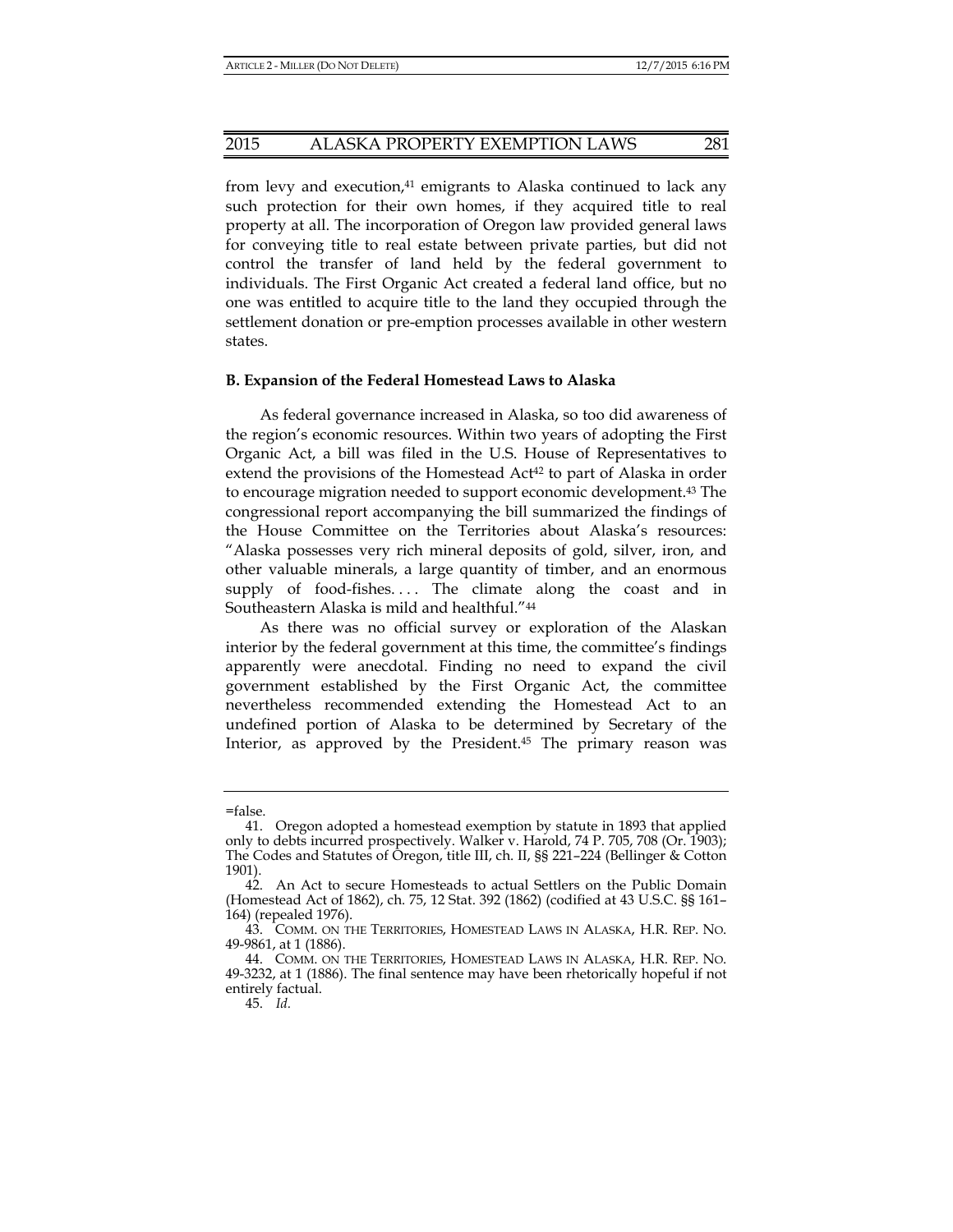pragmatic: emigration to Alaska would be discouraged if settlers could not acquire title to a home they built or land they improved over time. While the committee speculated that opening the partially-settled areas of the region would greatly increase the volume of emigration, settlement, and land purchases, a second, even more pragmatic intent was stated: further settlement presumably would spur exploration of the interior without much further government expense.<sup>46</sup>

The bill did not pass, and Congress continued to wrestle not only with the desirability of extending the Homestead Act to Alaska, but also with the form of government best suited to the district. An 1888 report by the House Committee on the Territories<sup>47</sup> advocated for the formal organization of Alaska as a federal territory for three reasons. First, the 1867 Treaty provided that those choosing to remain in Alaska should receive "all the rights, advantages, and immunities of citizens of the United States, and shall be maintained and protected in the free enjoyment of their liberty, property, and religion."48 Unfortunately, from 1867 to 1884 Alaska was without any form of civil government and thus the residents choosing to remain had no means to secure and enforce their rights as citizens, in apparent contradiction to the provisions of the Treaty.

Passed in part to alleviate this condition, the First Organic Act had proven cumbersome in execution, leading to the second reason for a territorial organization: the need for a system of laws fitting physical, political, and economic conditions in Alaska, rather than the markedly different concerns of a state with established communities. The committee noted the First Organic Act created powers and duties—such as the Governor's authority to compel service in the militia when necessary and the requirement for the clerk of the district court to record deeds and other instruments of transactions in real estate—without additional, necessary legislation providing the means by which the powers and duties would be implemented.<sup>49</sup> Finally, the committee once again reflected on Alaska's wealth of natural resources and the need for laws sufficient to encourage the investment and development needed for economic growth.50

The possibility of extending the Homestead Act to Alaska was

 <sup>46.</sup> *Id.*

 <sup>47.</sup> *See generally* COMM. ON THE TERRITORIES, ORGANIZATION OF THE TERRITORY OF ALASKA, H.R. REP. NO. 50-1318, at 1–5 (1888) (advising that Alaska be made a federal territory).

 <sup>48.</sup> Treaty With Russia, Russia-U.S., *supra* note 6.

 <sup>49.</sup> COMM. ON THE TERRITORIES, ORGANIZATION OF THE TERRITORY OF ALASKA, H.R. REP. NO. 50-1318, at 1–5 (1888).

 <sup>50.</sup> *Id.*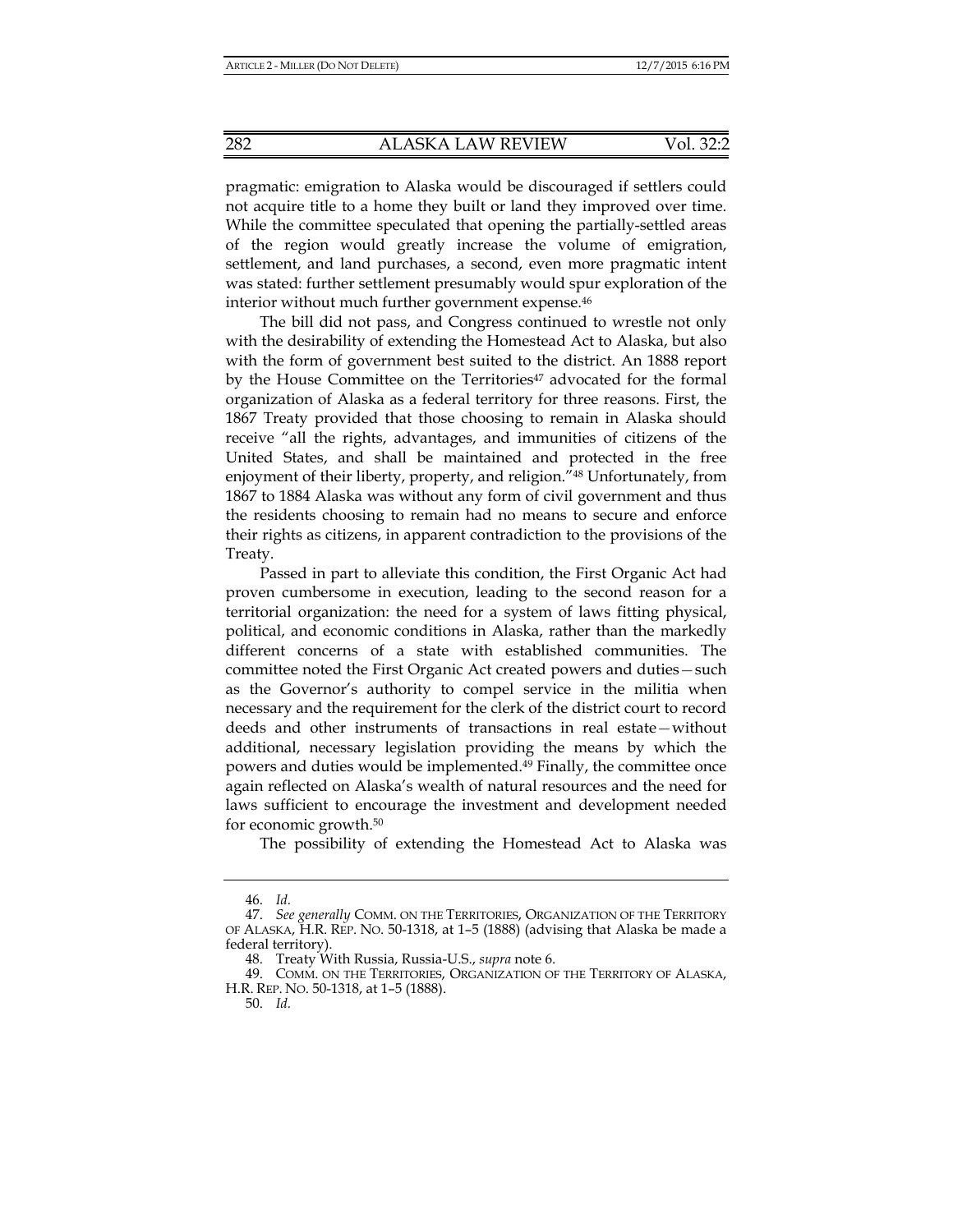raised again in 1890. This time, the House Committee on the Public Lands considered Senate bill 1859, providing for the acquisition of land for town sites and commercial purposes in the district. In its report, the committee concluded the Senate bill would assist desired economic development but was deficient in that it failed to provide for settlers to acquire agricultural and residential property.51 The committee advocated not only extending the right to acquire land through settlement pre-emption and donation, but also creating a full system of laws.52 This included a form of local representation by organizing Alaska formally as a full territory in the federal system.53 As with prior congressional studies, this report dwelt at length on the apparent mineral resources of the region and particularly noted the mining and recovery of gold both in the region around Juneau as well as the Yukon River valley.54

Gold, while chemically not very reactive, was a catalyst for legislation by Congress that furthered development of economic infrastructure and finally extended the Homestead Act to Alaska. By 1898, the influx of gold prospectors and miners to the Klondike region caused Congress to address the need for transportation in Alaska by providing for the development of railroads, as well as extending the homesteading laws to the region.<sup>55</sup> The House originally proposed a homestead allotment of 160 acres while the Senate proposal reduced the size of a parcel to forty acres; the bill passed by Congress on March 14, 1898 split the difference at eighty acres.56 Part of the continuing extension of federal law and judicial authority into Alaska, this legislation responded to the increasing exploitation of fishery resources and mining in widely separated areas of Alaska's interior by improving incentives for workers to settle permanently in the region. Developing public policy in Congress resulted not only in encouraging settlement by extension of the Homestead Act, but also in creative approaches to expanding the impact of the federal court system.<sup>57</sup>

 <sup>51.</sup> COMM. ON THE PUB. LANDS, TOWN SITES IN ALASKA, S. REP. NO. 51-2450, at 1 (1890).

 <sup>52.</sup> *Id.*

 <sup>53.</sup> *Id.*

 <sup>54.</sup> The provisions supporting creation of town sites and allowing the purchase of land for trade or manufacturing activities in Alaska discussed in the report were passed and became law on March 3, 1891. Act of Mar. 3, 1891, ch. 561, §§ 11–15, 26 Stat. 1095.

 <sup>55.</sup> COMM. ON THE PUB. LANDS, HOMESTEADS, ETC., IN ALASKA, H.R. REP. NO. 55-137, at 1–2 (1898).

 <sup>56.</sup> Act of May 14, 1898, ch. 299, 30 Stat. 409; HOMESTEADS IN ALASKA, H.R. REP. NO. 57-778 (1902)**.** 

 <sup>57.</sup> *See generally* Michael Schwaiger, *Salmon, Sage-Brush, and Safaris: Alaska's*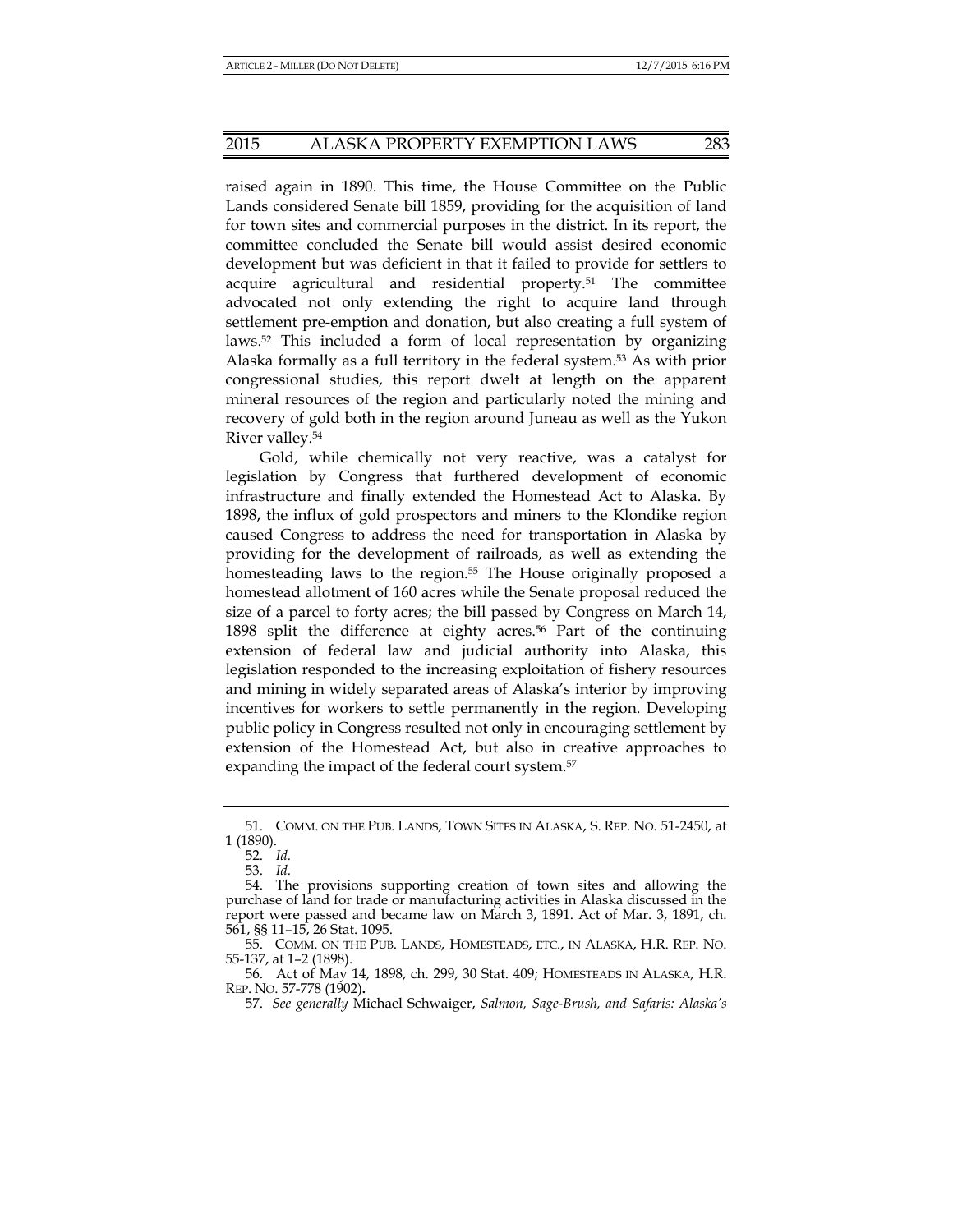For the first time, Congress protected some residential real property from creditors' claims. The protection was limited to property conveyed and patented under the Homestead Act,58 which shielded the land from execution only as to debts incurred prior to the issuing of the patent.59 The courts, notably those in Oregon, consistently applied the scope of this statutory exemption.<sup>60</sup>

As stated in the statute, the exemption which precluded levy for prior debts attached to the property as of the date the patent for the homestead was actually issued by the government, rather than on the date the homesteader completed all requirements for the patent.<sup>61</sup> As with rural homesteads in Texas<sup> $62$ </sup> and all homesteads in Florida,<sup> $63$ </sup> there was no limitation on the value of the property protected.64 While the land comprising the claim subject to federal patent could not be levied upon to satisfy prior debts, growing crops (which could be severed from the land) were subject to levy. Crops, when harvested, were legally

*Territorial Judicial System and the Adventures of the Floating Court, 1901–1915*, 26 ALASKA L. REV. 97 (2009) (discussing the history of federal judges in Alaska that rode circuit aboard United States Revenue Service ships).

58. "*And be it further enacted,* That no lands acquired under the provisions of this act shall in any event become liable to the satisfaction of any debt or debts contracted prior to the issuing of the patent therefor." Homestead Act of 1862, ch. 75, § 4, 12 Stat. 392, 393. The Oregon Supreme Court observed that Congress' purpose in adopting § 4 as part of the Homestead Act was thus:

 In pursuance of this power, and with a view to encourage the settlement of the public domain, congress has invited heads of families to settle upon small parcels thereof, and make for themselves homes, with the assurance that in no event shall the land become liable to the satisfaction of any debt contracted prior to the issuing of the patent, although in the meantime the settler may become the owner of the equitable title.

Wallowa Nat'l Bank v. Riley, 45 P. 766, 767 (Or. 1896). This statutory prohibition against creditors (who were levying against homesteaded property for debts incurred by the owner prior to the homestead patent being issued) continued while the statute was in force. Mealey v. Martin*,* 468 P.2d 965 (Alaska 1970).

 59. Faull v. Cooke, 26 P. 662, 663 (Or. 1890) ("In [an earlier case decided at this term of the Oregon Supreme Court], it was held, in effect, that a settlement made by a homestead claimant upon the public lands of the United States, and compliance with act [sic] of congress on the subject, segregated the same from the public lands, and cut off intervening claims, and such is the ruling of the land department of the United States.")

 60. Homestead Act of 1862, ch. 75, § 4, 12 Stat. 392; *Faull*, 26 P. at 663 ("In such case, the homestead is exempt from liability for debts contracted prior to the issuing of the patent.").

61. *Wallowa Nat'l Bank*, 45 P. at 767.

- 62. TX CONST. art. XVI, § 51 (1876).
- 63. FL CONST. art. X, § 1 (1885).
- 64. Homestead Act of 1862, ch. 75, § 4, 12 Stat. at 393.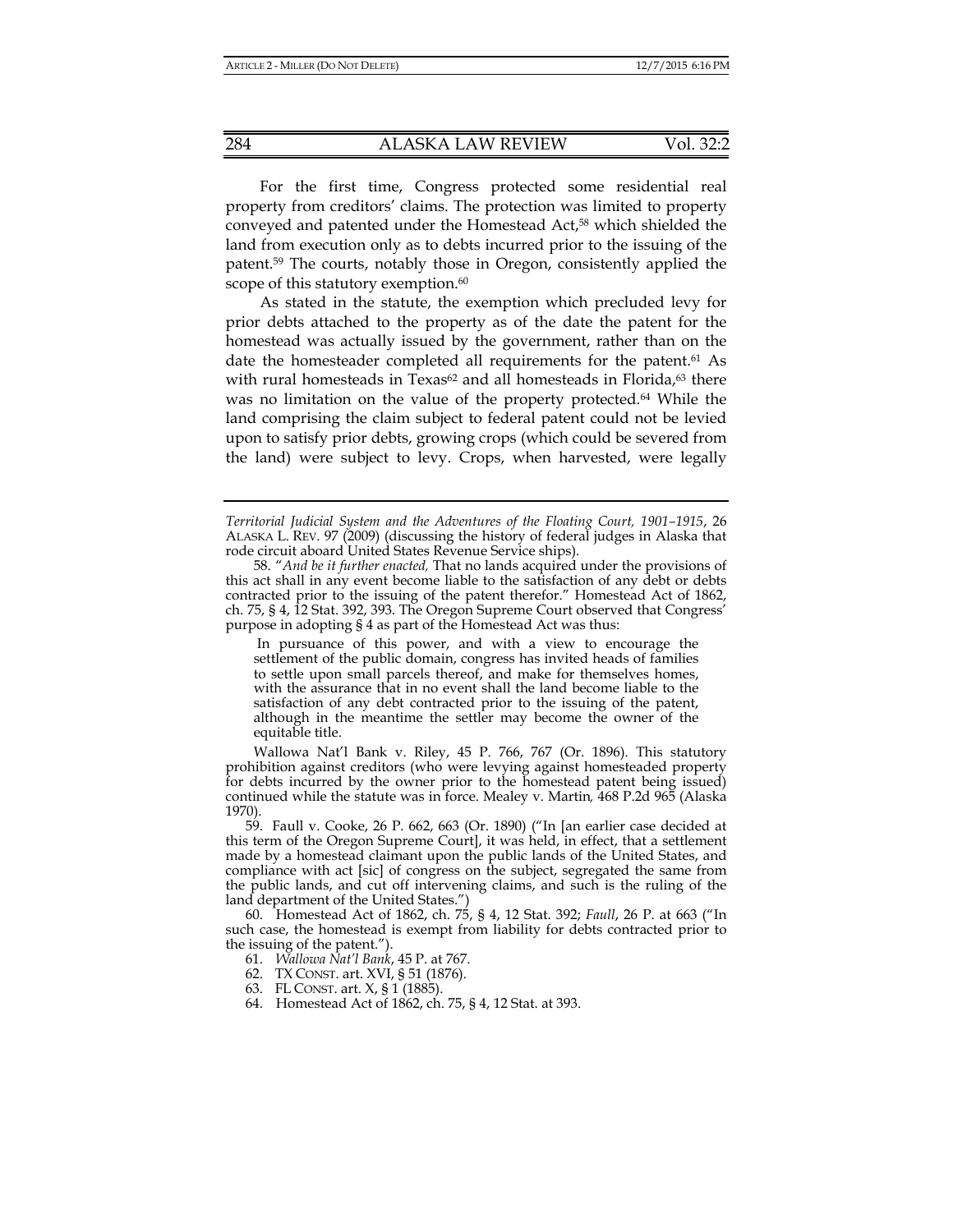# 2015 ALASKA PROPERTY EXEMPTION LAWS 285

considered personal property, not part of the land; for this reason a farmer could borrow money using a future crop, not the land, as collateral, risking only the produce of one year and not the source of one's livelihood. Thus, the Homestead Act protected the land, not its products.65 This type of federal statutory provision, exempting lands from liability for debts incurred prior to the issuance of the patent, was repeated in other federal acts adopted to encourage development of western lands during the nineteenth century, such as the "Act to encourage the growth of timber on the western prairies."<sup>66</sup>

In an early and interesting application of the 1898 Bankruptcy Act to Oregon's statutory exemption for residential homesteads, a state court found the federal Bankruptcy Court had jurisdiction to determine the applicability of the state statute to the debtor's property.<sup>67</sup> If the state homestead exemption applied, the property was set aside as exempt from administration in the bankruptcy estate and court's jurisdiction over it was at an end.68

Soon after its passage, the efficacy of the 1898 law extending the Homestead Act to Alaska was questioned. The Governor of Alaska's

Adams v. Church, 70 P. 1037, 1037 (Or. 1902).

<sup>65</sup>*. In re* Daubner, 96 F. 805 (D. Or. 1899). In that case, an Oregon debtor filed under the then-new Bankruptcy Act of 1898 and claimed protection for a homestead of 160 acres and growing crops under the Oregon homestead exemption from debts incurred after the date of the 1893 law. Because two notes were executed prior to the state enactment of homestead exemption, the debtor argued these remaining debts could not be charged against the homestead due to the fact the federal patent for the land was issued after the dates the debts were incurred. Comparing and interpreting the texts of both the Homestead and Bankruptcy Acts, the district judge found that the terms of the Bankruptcy Act specifically acknowledged the exempt status of certain property and therefore the debtor's 160 acre homestead was exempt from administration by the trustee. The crops growing on the land, however, enjoyed no such protection and could be sold for the benefit of creditors in the bankruptcy case.

 <sup>66.</sup> An Act to Encourage the Growth of Timber on the Western Prairies, ch. 55, 18 Stat. 21 (1874). In resolving a dispute over title to lands acquired for the purpose of introducing timber growing, the Supreme Court of Oregon, interpreting an amended version of the timber-growing act, ruled:

The act of congress under which it was acquired provides as follows: 'Sec. 4. That no land acquired under the provisions of this act shall, in any event, become liable to the satisfaction of any debt or debts contracted prior to the issuing of the final certificate therefor.' 20 Stat. 114. This is a valid provision, and a condition annexed to the grant which congress was authorized to make, and absolutely prohibits the seizure and sale of the land, against the will of the owner, for the satisfaction of a debt contracted by the donee prior to the issuing of the final certificate . . . .

 <sup>67.</sup> Groves v. Osburn, 79 P. 500, 501 (Or. 1905). 68. *Id.*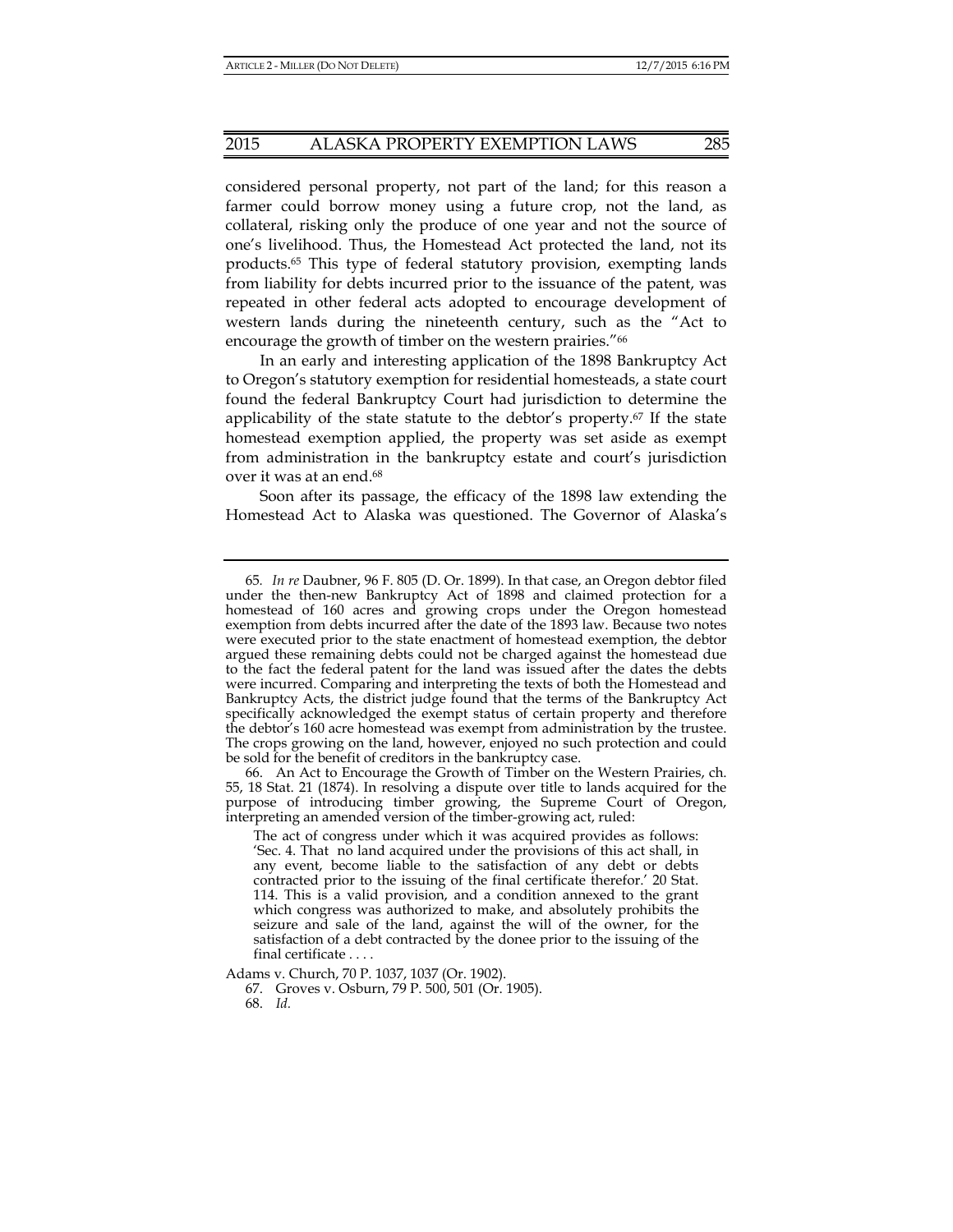286 ALASKA LAW REVIEW Vol. 32:2

annual report of 1898 observed that extending the federal settlement donation laws to Alaska, while seeming to provide greater incentive for settlement and development, were difficult to implement.<sup>69</sup> The laws also prevented people of limited means from obtaining a claim because the region lacked reliable land surveys and no system to perform accurate surveys had been provided.70 Incorporating details of the Governor's reports, the U.S. Secretary of the Interior in 1899 noted the lack of surveys and that individuals still could not obtain clear title to the property they occupied.71

#### **C. 1900: The Alaska Homestead Exemption**

Following an 1899 revision and adoption of a comprehensive criminal code for Alaska, in 1900 Congress extensively reorganized and restated the civil code applicable to the district and created a more comprehensive civil government.72 One reason for the improvement was the increasing need to strengthen the regulation of economic activity and protection of rights due to the expansion of the gold mining industry.73 For the first time, a general exemption to levy for residential homesteads was made available to Alaska residents.74

The act exempted the "homestead" of a family or the proceeds from the sale of such property from judicial sale to satisfy any debt, other than a mortgage on the property. "Homestead" in this context was a statutory designation for the family home to be protected from

 <sup>69.</sup> DEP'T INTERIOR ANN. REP., *supra* note 13, at 199–200.

 <sup>70.</sup> *Id.*

 <sup>71.</sup> UNITED STATES DEP'T OF THE INTERIOR, 1899 REP. OF THE SEC'Y OF THE INTERIOR LXXI–LXXVI (1900), http://books.google.com/books?id=J\_vwAAAA MAAJ&pg=PR9&dq=Annual+report+of+the+Secretary+of+the+Interior+1899& hl=en&sa=X&ei=REh8T\_XwF9CUtwfU6sH0DA&ved=0CGoQ6AEwCQ#v=one page&q=Alaska&f=false.

 <sup>72.</sup> Act of June 6, 1900, ch. 786, 31 Stat. 321. One of the most popular compilations of these laws was privately prepared by Thomas Carter and known as the "Carter Code." THOMAS HENRY CARTER, THE LAWS OF ALASKA (1900), http://books.google.com/books?id=aCNEAAAAYAAJ&dq=Alaska%20civil%2 0code%201900&pg=PR8#v=onepage&q&f=false. The "Carter Code" was not an official government publication but an individual compilation that was regularly referenced in Alaska. Taken as similar authority was the compilation authorized by Congress entitled "Compilation of Acts of Congress and treaties relating to Alaska from Mar. 30, 1867, to Mar. 3, 1905," prepared by the Bureau of Insular Affairs in the War Department under the direction of Paul Charlton, law officer; this version of the laws was known as the "Charlton Code." MONTHLY CATALOGUE, UNITED STATES PUBLIC DOCUMENTS 540 (1913), http://books.google.com/books?id=1s4fqNKZyg0C&dq=Charlton%20code&pg =PA540#v=onepage&q=Charlton%20code&f=false.

 <sup>73.</sup> Schwaiger, *supra* note 57, at 104.

 <sup>74.</sup> Act of June 6, 1900, ch. 786, § 272, 31 Stat. 375.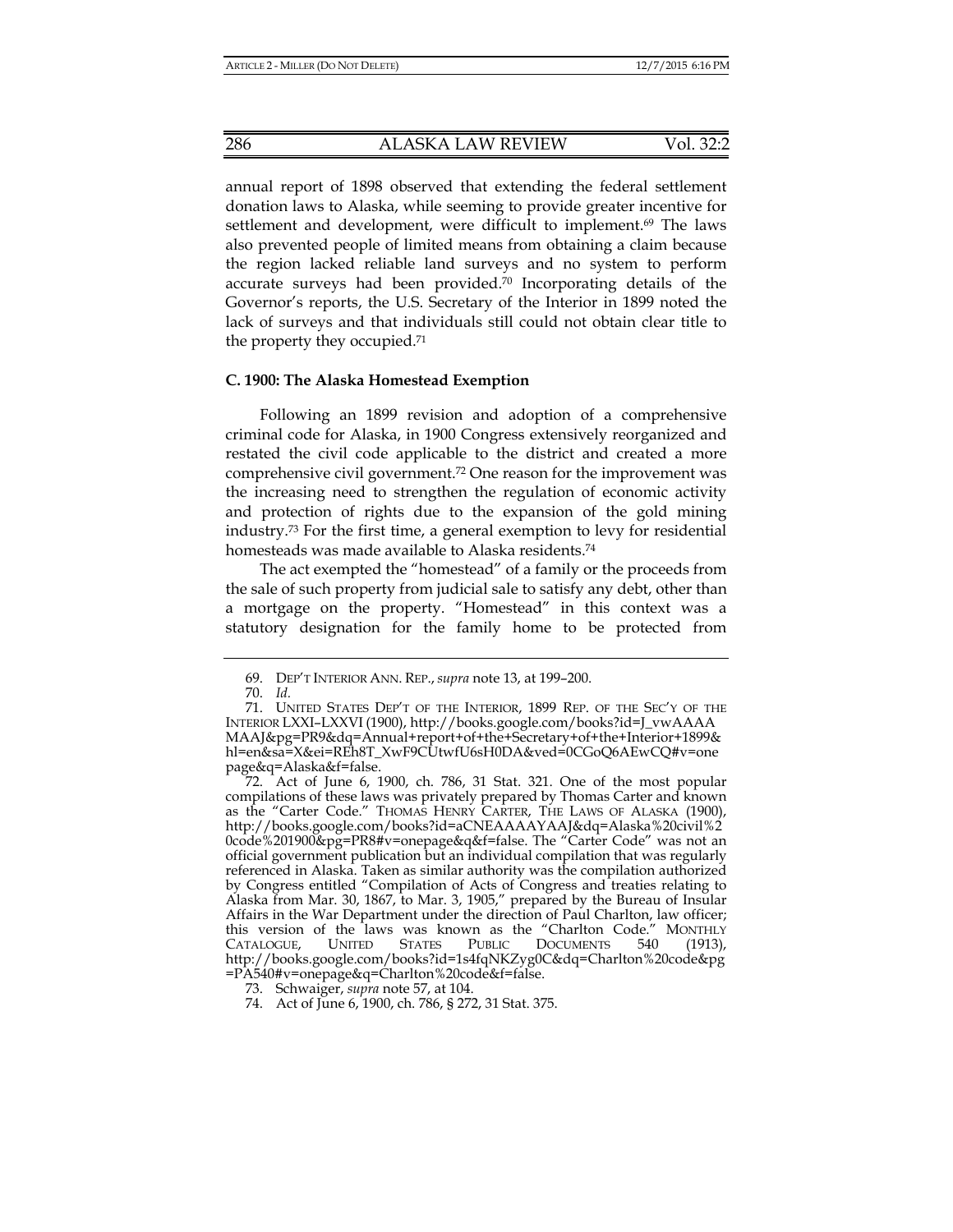creditors.75 Interestingly, the section expressly required the property to "be the actual abode of and owned by" the family or some family members.<sup>76</sup> The exempt property was limited to a maximum value, \$2,500, and to one of two maximum extents of land depending on the location of the property.<sup>77</sup> Outside of a town or city "laid off into blocks or lots," the exempt homestead could equal 160 acres. If within such a town or city, the maximum extent was one-fourth of an acre.78

The same statutory section also provided the process to assert the claim of exemption and a procedure to determine whether the value of the claimed property exceeded the exemption amount.79 There was no public filing requirement; the debtor or a specified representative claimed the exemption by informing the official attempting to levy an execution against the homestead.<sup>80</sup> Additionally, the debtor had to provide a legal description of the claimed property.81 The officer would inform the judgment creditor of the claim and make an initial determination whether the property likely exceeded the exemption amounts.82 If so, the U.S. Marshal could be requested to appoint three disinterested people to value the property and sell all in excess of the allowed value or area.83 The exemption also applied after the death of the owner as to any debts that could not be enforced against the homestead during the owner's life.<sup>84</sup>

Unlike the structure used in the First Organic Act of 1884, the new homestead exemption provision did not merely incorporate the law existing in Oregon but expressly stated the terms of the exemption and its implementation. From the wording and structure of the new exemption adopted for Alaska, Congress apparently was influenced by the existing Oregon homestead statute.85 For example, the Oregon

 <sup>75.</sup> *Id.* 

 <sup>76.</sup> *Id.* Oregon defined homestead as "'the home place,' or 'the house and adjoining grounds where the head of the family dwells . . . . " Mansfield v. Hill, 108 P. 1007, 1008 (Or. 1910).

 <sup>77.</sup> Act of June 6, 1900, ch. 786, § 272, 31 Stat. 375.

 <sup>78.</sup> *Id*.

 <sup>79.</sup> *Id.*

 <sup>80.</sup> *Id.*

 <sup>81.</sup> *Id.*

 <sup>82.</sup> *Id.*

 <sup>83.</sup> *Id.*

 <sup>84.</sup> *Id.*

 <sup>85.</sup> The Codes and Statutes of Oregon, tit. III, ch. II, §§ 221–224 (Bellinger & Cotton 1901), https://books.google.com/books?id=gZw4AAAAIAAJ&pg= PA175&dq=Oregon+homestead+exempt+1893&hl=en&ei=EXubTpzSCcW3twfJ ztTCBw&sa=X&oi=book\_result&ct=result&resnum=2&ved=0CEEQ6AEwAQ#v =onepage&q&f=false. Oregon limited the value of the exempt homestead to a maximum of \$1,500. *Id.* §222.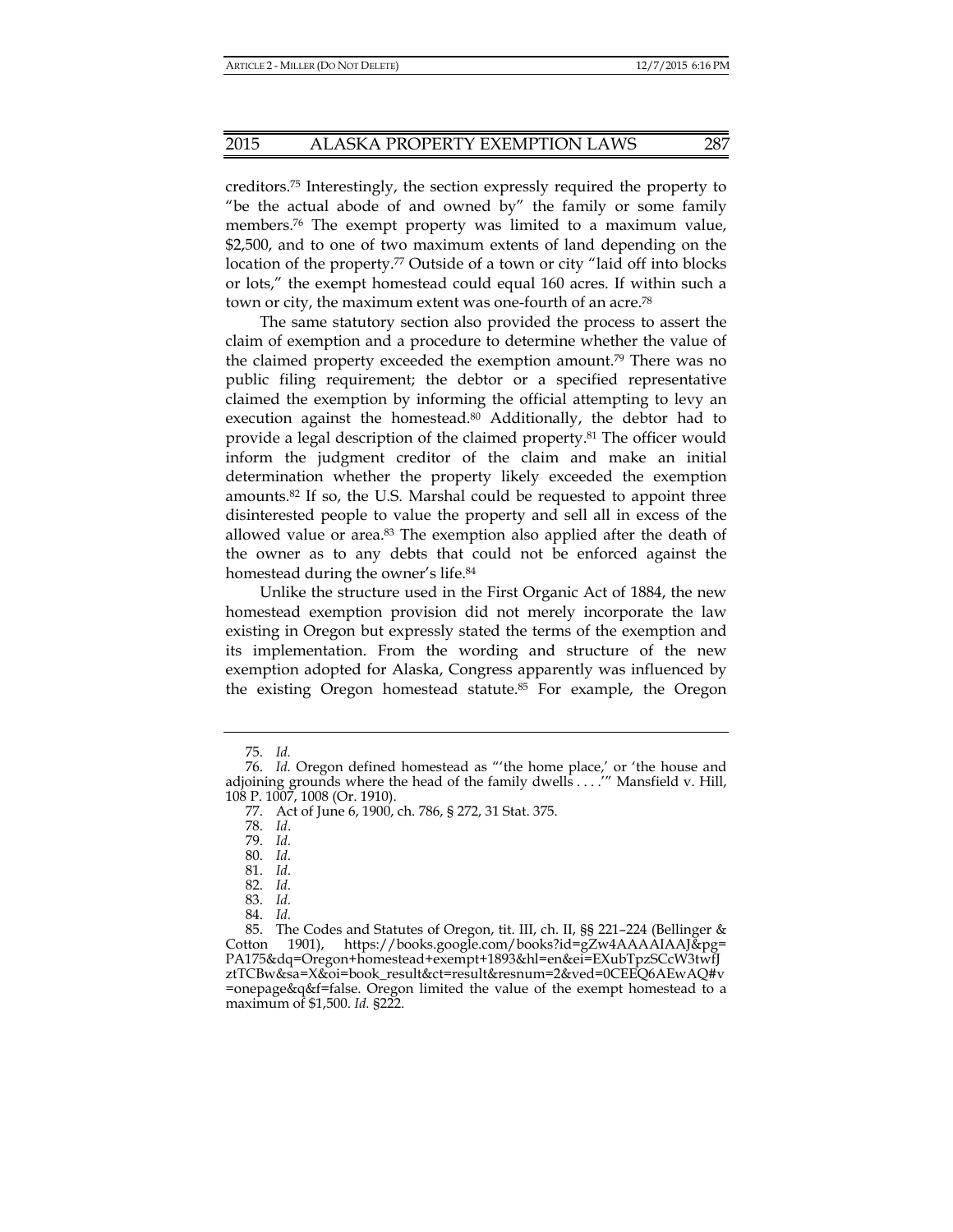exemption adopted in 1893 read: "The homestead of any family shall be exempt from judicial sale for the satisfaction of any liability hereafter contracted, or for the satisfaction of any judgment hereafter obtained on such debt. Such homestead must be the actual abode of, and owned by, such family, or some member thereof."86 Except for an addition extending the protection to the proceeds from the sale of a homestead, the 1900 federal act was virtually identical to the first two sentences of the 1893 Oregon exemption:

The homestead of any family, or the proceeds thereof, shall be exempt from judicial sale for the satisfaction of any liability hereafter contracted or for the satisfaction of any judgment hereafter obtained on such debt. Such homestead must be the actual abode of and owned by such family or some members thereof.87

Both laws also used very similar text to exclude mortgages on the homestead from the exemption and to extend the protection to homesteads after death of the owner. The 1893 Oregon law provided: "This act shall not apply to decrees for the foreclosure of any mortgage properly executed; but if the owners of such homestead be married, then it shall be executed by husband and wife."88 Further, it stated that "[t]he homestead aforesaid shall be exempt from sale on any judicial process after the death of the person entitled thereto for the collection of any debts for which the same could not have been sold during his lifetime, but such homestead shall descend as if death did not exist."89 Parallel provisions from the Alaska Civil Code of 1900 were similarly worded. The law provided that "[t]his Act shall not apply to decrees for the foreclosure of any mortgage properly executed; but if the owners of such homestead be married, then it shall be executed by husband and wife" and that "[t]he homestead aforesaid shall be exempt from sale or any legal process after the death of the person entitled thereto for the collection of any debts for which the same could not have been sold during his lifetime."90

The 1900 act also restructured the personal property exemptions imported into the district through the First Organic Act by including the wage and property exemptions in one section, changing certain definitions and applicable time periods, and increasing certain amounts.

 <sup>86.</sup> *Id.* § 221.

 <sup>87.</sup> Act of June 6, 1900, ch. 786, § 272, 31 Stat. 375.

 <sup>88.</sup> The Codes and Statutes of Oregon, *supra* note 85, tit. III, ch. II, § 223 (Bellinger & Cotton 1901).

 <sup>89.</sup> *Id.* § 226.

 <sup>90.</sup> Act of June 6, 1900, ch. 786, § 272, 31 Stat. 375.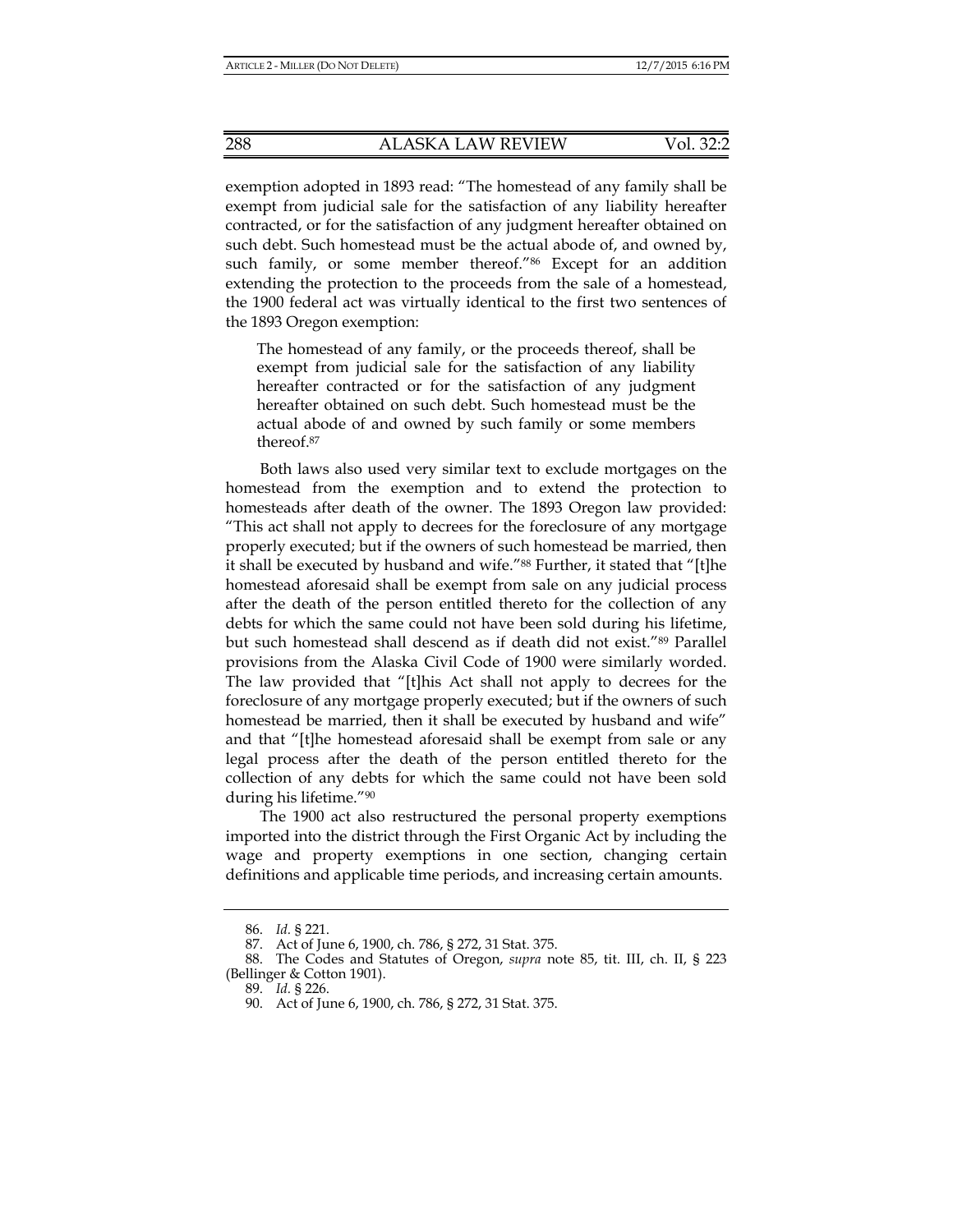# 2015 ALASKA PROPERTY EXEMPTION LAWS 289

- The term "householder" was replaced by the phrase "head of household."
- The time period for which wages would be exempt was increased from thirty to sixty days prior to levy.
- The "necessary wearing apparel" exemption was modified to remove the value limitation and to allow the exemption for the debtor and the debtor's family members. Watches or jewelry with a value exceeding \$100 were excluded from exemption under this clause.
- \$100 were excluded from exemption under this clause. The exemption for tools, implements, teams, etc., was revised to increase the maximum exempt value to \$500 and to provide for a six-month supply of food to support the team. The definition of "team" was
- expanded to include two reindeer or six dogs. The exemption for other livestock and household items was modified to exempt food sufficient to support the exempt livestock for six months.
- The exemption for local public property was simplified to reference all property of any public or municipal corporation.

The exclusion from the exemption afforded to judgments and levies for debts incurred to purchase an otherwise-exempt item was revised to include the proceeds from selling such an item.<sup>91</sup>

The homestead exemption created in 1900 was applicable to any qualifying residential property in Alaska and was not dependent on whether the land was obtained under the separate Homestead Act. This resulted in an interesting dichotomy: claimants under the Homestead Act were only entitled to obtain eighty acres from the government<sup>92</sup> but could protect up to 160 acres under the separate homestead exemption created by the 1900 law.93 A settler could receive the benefits of each separate exemption but only up to eighty acres would be exempt from debts incurred prior to the debtor receiving the federal patent for the land.<sup>94</sup>

#### **D. Expansion of Settlement Donation Grants in Alaska**

Congress remained engaged on the subjects of Alaskan economic development and settlement after passing the 1900 Act. By this time the legislators realized the error of a number of presumptions: Alaska was

 <sup>91.</sup> *Id.* § 273, 31 Stat. at 375–76.

 <sup>92.</sup> *See supra* note 56 and accompanying text (noting that the Act of May 14, 1898 applied the Homestead Act of 1862 to Alaska but limited claims to eighty acres).

 <sup>93.</sup> Act of June 6, 1900, ch. 786, § 272, 31 Stat. 375.

 <sup>94.</sup> *See supra* note 65 and accompanying text (explaining that settlers could receive the benefits of separate exemptions but only subject to their specific restrictions).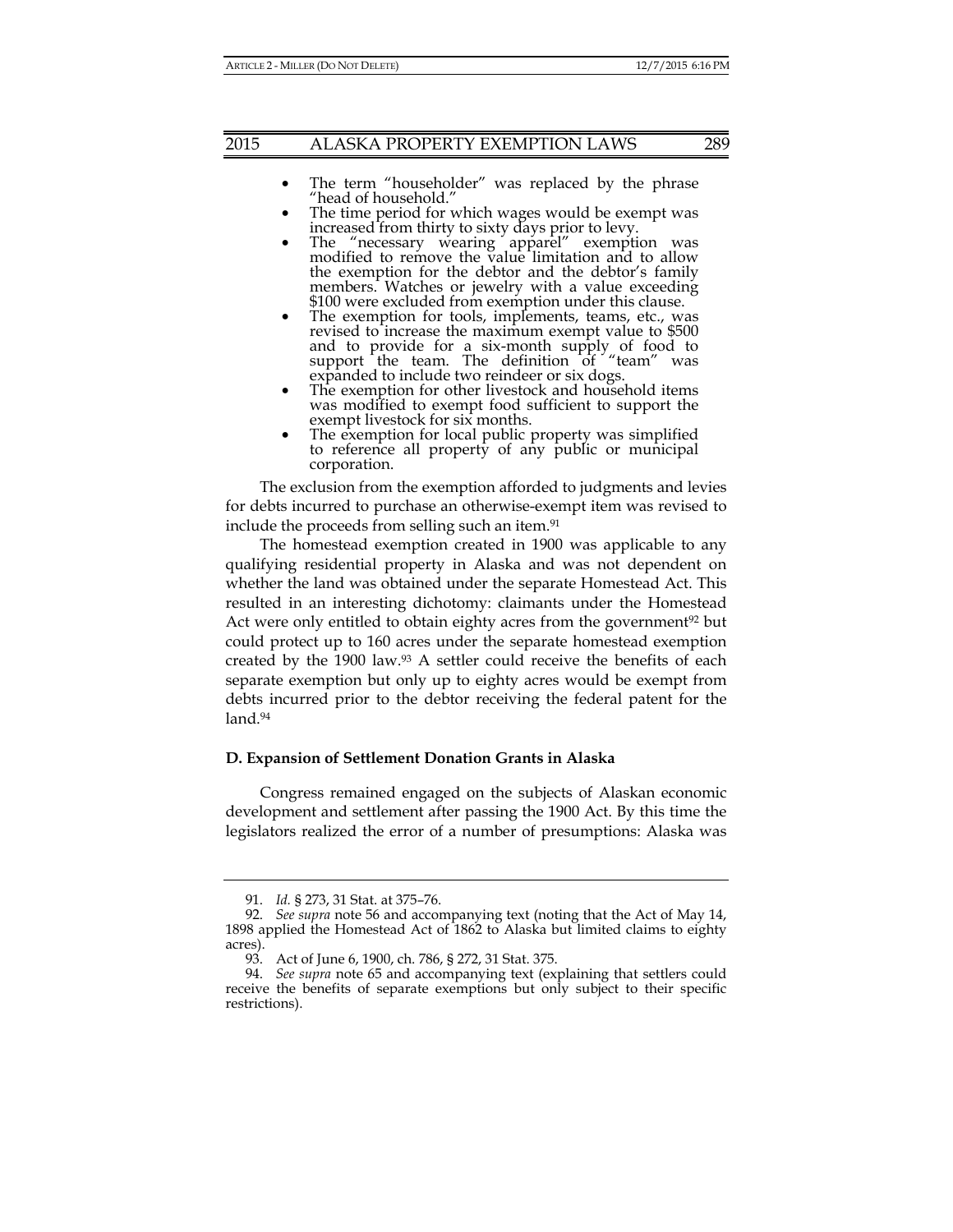not barren wasteland but a region endowed with natural and mineral resources; while there was significant movement of people from the contiguous states and territories to Alaska, many came not as permanent settlers but in pursuit of gold or copper in the major mining areas; the climate made much more difficult the entry and improvement of property necessary under the law to obtain a settlement donation patent. In 1900 a bill introduced in the House proposed to increase the size of Alaskan settlement donation grants to 160 acres, due to the climate and the need for sufficient land for support in that environment.95 This recommendation was renewed in 1902, only this time the Senate countered by proposing to increase the grant to  $320$  acres,<sup>96</sup> as ultimately provided in the law that passed.97

# **E. Territorial Organization: The Second Organic Act**

In 1912, the passage of the "Second Organic Act" formally organized the Territory of Alaska.98 The act extended the U.S. Constitution and laws to the Territory of Alaska, placed the Territorial capital at Juneau, and organized the Territorial Legislature. Additionally, the powers of the legislature were limited in that all legislation was submitted to the President, who was responsible for transmitting these acts to Congress for final review.99 Still, after fortyfive years Alaskans finally had a greater stake in their government. The Second Organic Act did not alter either the extension of the Homestead Act to Alaska or the homestead and personal property exemptions provided by the 1900 reform of the civil code.

#### **III. THE TERRITORIAL PERIOD: 1912–1959**

By the time the Territory of Alaska was organized formally in 1912, the general templates for its laws protecting homestead and basic personal property were in place. These were provided by statute and subject to the final control of Congress. Similar to the laws in Texas and Florida,100 the types of property and amounts protected would change

 <sup>95.</sup> COMM. ON THE PUB. LANDS, HOMESTEADS IN ALASKA, H.R. REP. NO. 56-569, at 1 (1900).

 <sup>96.</sup> COMM. ON PUB. LANDS, EXTENDING HOMESTEAD LAWS TO THE DISTRICT OF ALASKA, ETC., H.R. REP. NO. 57-2755, at 2 (1903).

 <sup>97.</sup> Act of Mar. 3, 1903, ch. 1002, 32 Stat. 1028; COMM. ON PUB. LANDS, HOMESTEAD CLAIMS IN ALASKA, S. REP. NO. 60-1029, at 1 (1909).

 <sup>98.</sup> Act of Aug. 24, 1912, ch. 387, 37 Stat. 512.

 <sup>99.</sup> *Id.*

 <sup>100.</sup> TX CONST. art. XVI, § 51 (1876); FL CONST. art. X, § 1 (1885).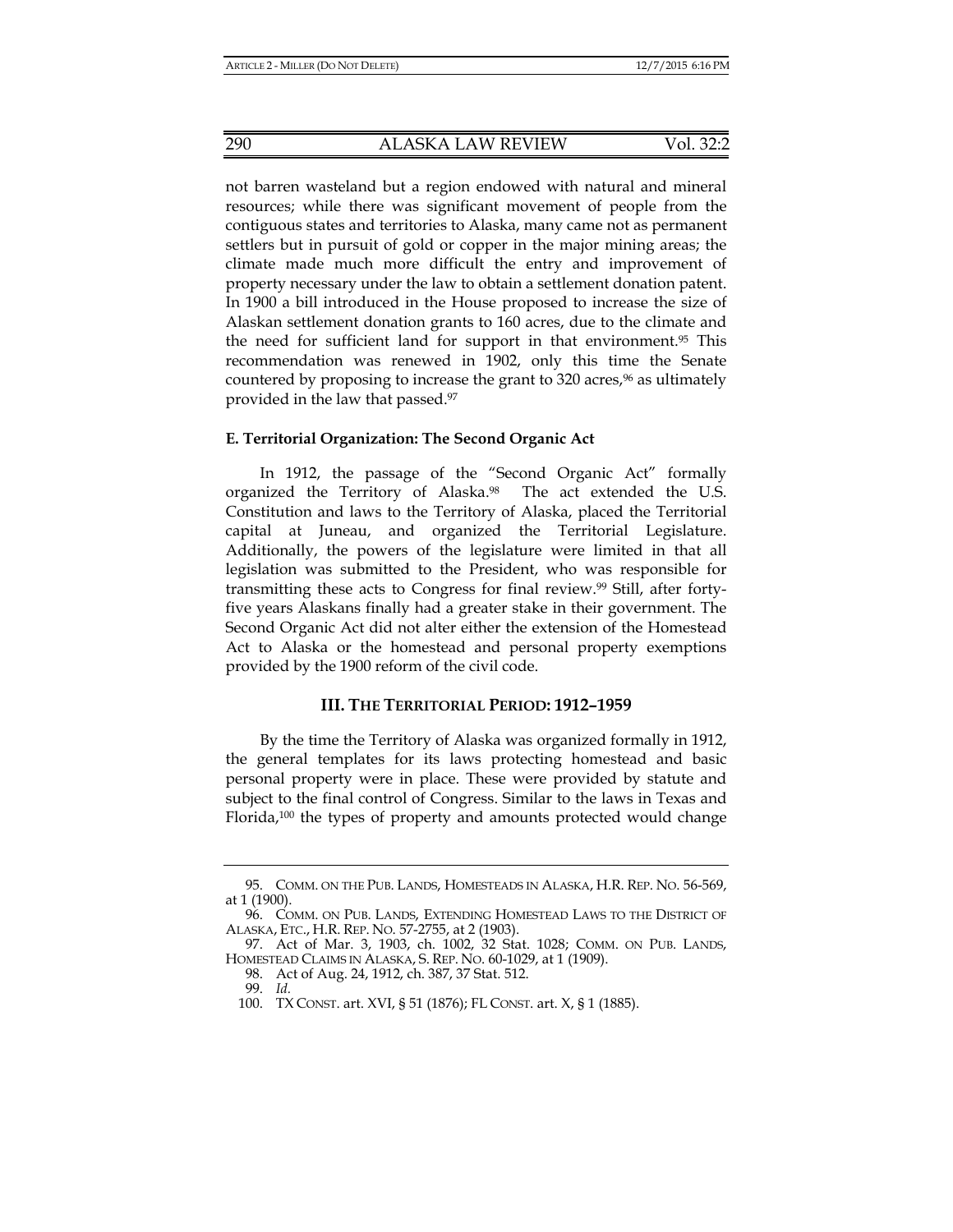little over the next forty-seven years. In Alaska this reflected the priority given to economic development and progress toward statehood.

### **A. Changes to the Settlement Donation Laws Affecting Alaska**

The U.S. Department of the Interior, General Land Office, continued to control the entry, processing of applications, and grants of patent for settlement land donations in Alaska, but there was occasional overlap with the authority of the Forest Service of the Department of Agriculture on some uses and sale of settlement claims.101 Despite the efforts of Congress to extend and modify the Homestead Act for the conditions in Alaska, filing a notice for a settlement donation claim remained an involved, lengthy process even if there was no dispute to the claim or patent.102

By 1916, Congress discerned that the statutory requirement of clearing and settling a claim of 320 acres within the time required under the Homestead Act was sufficiently difficult to warrant another change applicable in Alaska. James Wickersham, previously one of the district judges added in 1900 and now serving as the Alaska Territorial representative in Congress, filed H.R. 228, proposing two changes to settlement donation grants in Alaska. First, the total size of an allowed claim would be reduced to 160 acres.103 Second, to encourage migration to the territory the bill would permit any U.S. citizen (or one who expressly committed to become a naturalized citizen) to claim an additional grant of one quarter of a legal section<sup>104</sup> even if the claimant previously received a federal homestead patent in any federal jurisdiction.105

Congress subsequently amended the Homestead Act as applicable to claims in Alaska, easing stringent requirements for buffer spaces between claims and waterfronts.106 Prior amendments limited the extent of claims along navigable waters and mandated minimum space between settlement donation claims with such waterfronts.107 Under the

 <sup>101.</sup> Franklin K. Lane, *Freeing Alaska From Red-Tape*, 201 N. AM. REV. 841, 843– 45 (1915).

 <sup>102.</sup> *Id.* at 844–46.

 <sup>103.</sup> AMENDED HOMESTEAD LAWS IN ALASKA, H. REP. NO. 64-287, at 2 (1916).

 <sup>104.</sup> *Id.* Under the township and range method of land description, a section is one square mile and contains 640 acres. A quarter section is thus 160 acres.

 <sup>105.</sup> *Id.*

 <sup>106.</sup> Act of June 5, 1920, ch. 265, 41 Stat. 1059; COMM. ON THE PUB. LANDS, AMENDMENT TO HOMESTEAD LAWS AS EXTENDED TO ALASKA, H.R. Rep. No. 66-868, at 3 (1920).

 <sup>107.</sup> Act of May 1898, ch. 299, 30 Stat. 409. This Act limited each claim fronting a navigable body of water to no more than eighty rods and required a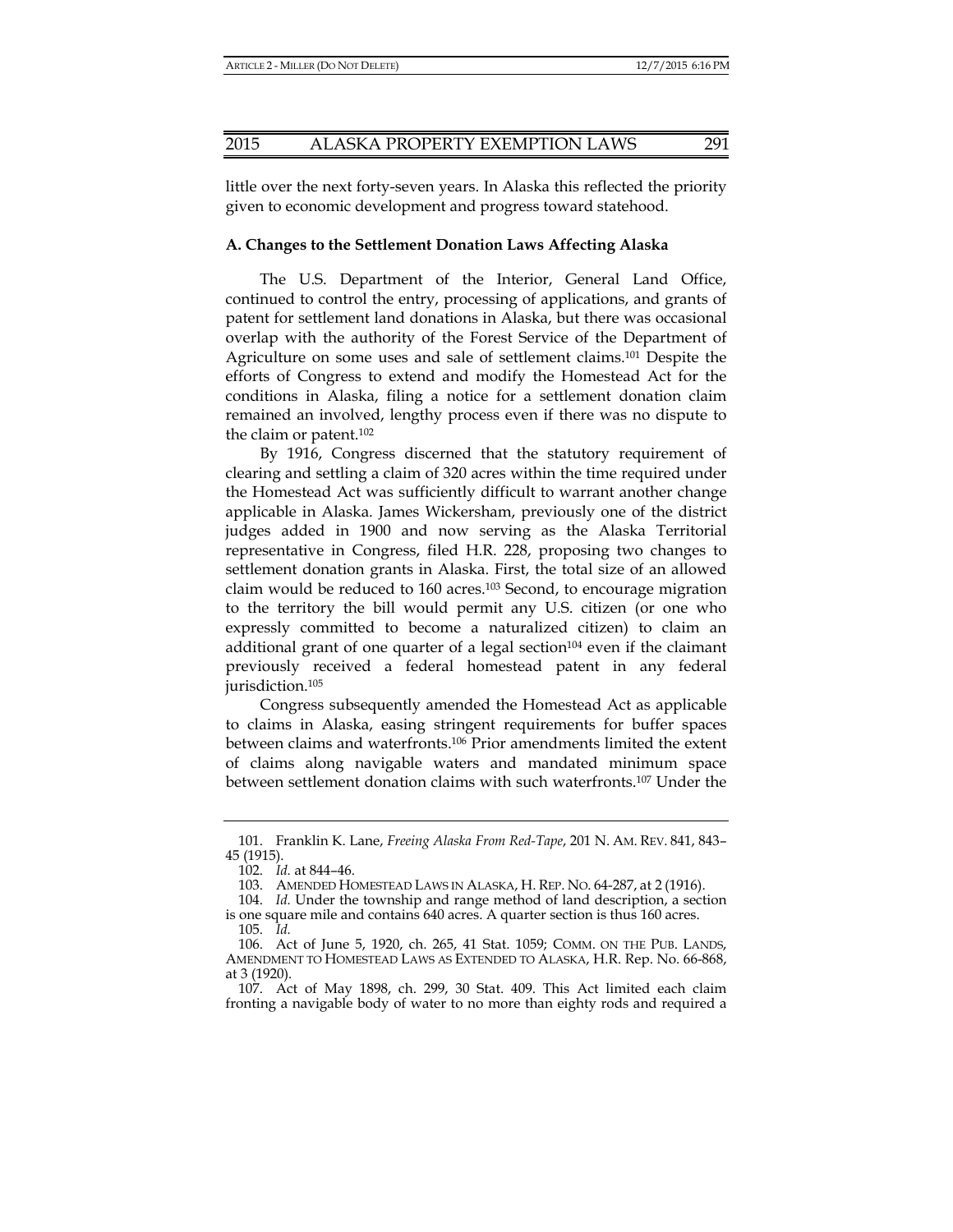1920 revision, the Secretary of the Interior was authorized to waive the limitation on the length of waterfront in an applicant's claim.108

# **B. Changes in Property Exemption Laws**

The structure of exemption laws for Alaska, including the property and values protected, was established in 1900 and remained generally unchanged throughout the organized territorial period. In 1919, the exemption statute was amended to allow a debtor to file an affidavit and exempt the first \$100 of income for personal services or wages earned within the thirty days prior to levy or execution of judgment on the debtor's assets, when necessary to support the family.109 This wage exemption was increased to \$150 in 1949.110 In 1953, the exemption was increased again to \$200, but this time the territorial legislature included language restricting the debtor to receiving and retaining no more than the exempt amount every thirty days.111 The homestead exemption was changed in 1957, shortly before statehood.112 The maximum value of property the exemption protected was increased to \$8,000, but the allowed extent of the protected property remained the same: 160 acres outside of a town or city, one quarter of an acre within a municipality.113 The statute retained a valuation process to determine if claimed homestead exemptions exceeded the allowed values.<sup>114</sup> Once again, the debtor was required to declare and describe the property claimed as protected homestead at time of levy.115 Insofar as affording property exemptions to debtors, during the territorial period the concept established in Alaskan law was to increase the maximum values but not expand exemptions to additional property.

# **C. Constitution and Statehood**

On March 30, 1916, James Wickersham introduced into Congress a

space of at least eighty rods between such claims. *See U.S. customary units*, ONLINECONVERSION.COM, http://www.onlineconversion.com/article\_US\_units .htm (explaining that one rod =  $16.5$  feet =  $5.0292$  meters). This requirement was revised by Act of Mar. 3, 1903 32 Stat. 1028 (1902), to limit frontage to 160 rods following the shoreline of the navigable water, retaining the requirement of an eighty rod space between claims.

 <sup>108.</sup> Act of June 5, 1920, ch. 265, 41 Stat. 1059.

 <sup>109.</sup> Act of Apr. 18, 1919, sec. 1, § 1105(1), 1919 Alaska Sess. Laws ch. 8, 10.

 <sup>110.</sup> Act of Mar. 19, 1949, sec. 1, § 55-9-78, 1949 Alaska Sess. Laws ch. 45, 143.

 <sup>111.</sup> Act of Mar. 26, 1953, sec. 1, § 55-9-78, 1953 Alaska Sess. Laws ch. 74, 176.

 <sup>112.</sup> Act of Mar. 18, 1957, sec. 1, § 55-9-79, 1957 Alaska Sess. Laws ch. 61, 59.

 <sup>113.</sup> *Id.*

 <sup>114.</sup> *Id.*

 <sup>115.</sup> *Id.*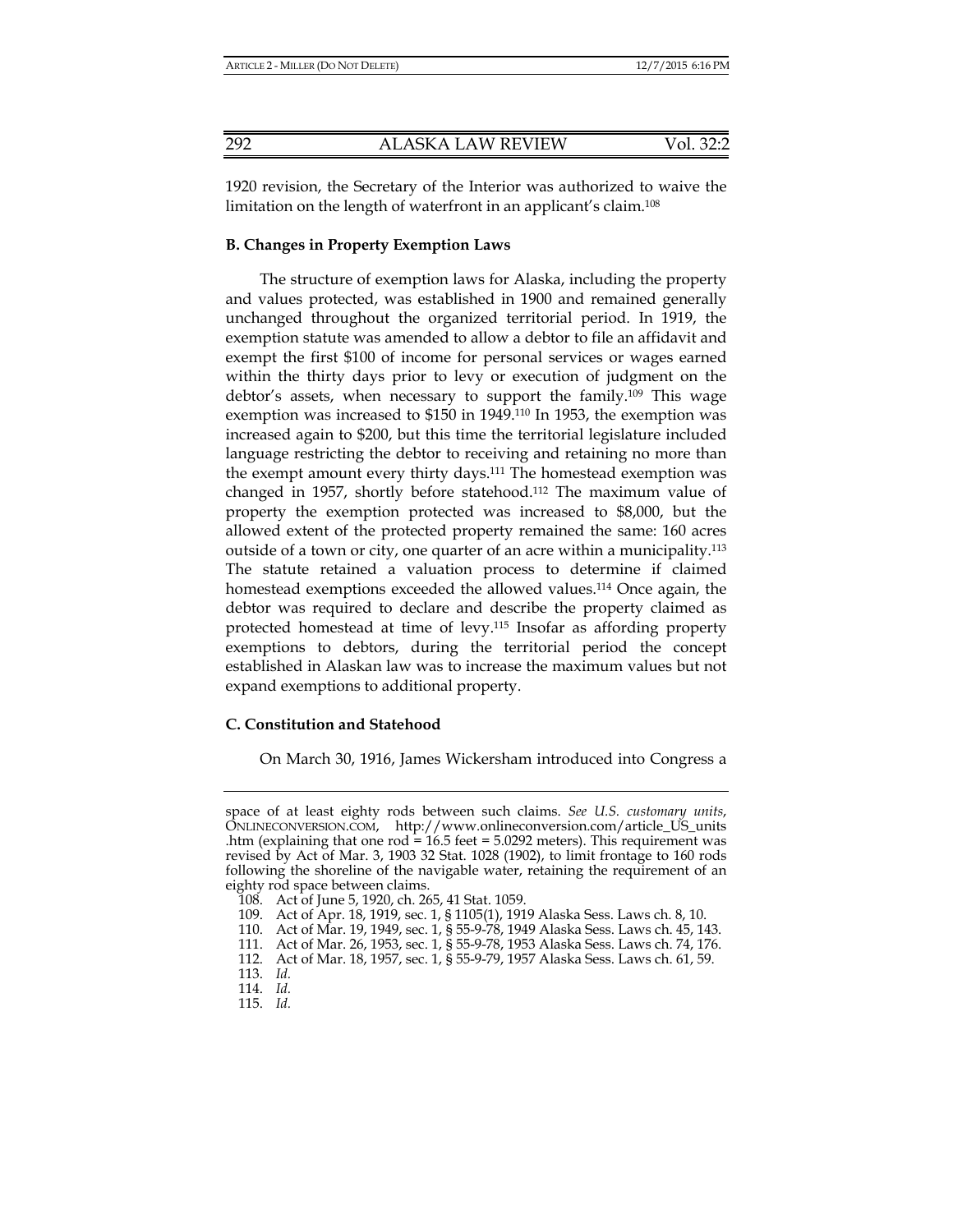bill for Alaskan statehood that did not receive a committee hearing,<sup>116</sup> but support for statehood grew for the next thirty years. In 1949 the Territorial Legislature created the Alaska Statehood Committee,117 though it was not until 1955 that legislation was passed calling a convention to draft a proposed state constitution.118

Prior to the 1955 session of the Territorial Legislature, then-Representative Thomas B. Stewart<sup>119</sup> participated in consulting with constitutional experts such as the Public Administration Service in Chicago<sup>120</sup> and contributors to other recent state constitutional conventions as well as obtaining relevant materials. The goal of this research was to develop the best structure and terms for the proposed state constitution, as well as ensure an orderly convention providing the best representation for the people of the Territory.121 The convention met in November 1955 and produced a constitution that was approved by a more than two-to-one margin of the voters on April 21, 1956.<sup>122</sup> Alaska was admitted to the Union as the forty-ninth state on January 3, 1959.<sup>123</sup>

Although the Alaska Constitution was characterized as an excellent and modern document,<sup>124</sup> no provision was made for exempting homesteads or personal property from the reach of creditors. The new state continued to implement such protections solely through statute.125

118. NASKE, *supra* note 116, at 220.

 119. Judge Stewart (d. 2008) was a former member of the Territorial House of Representatives, Secretary of the Alaska Constitutional Convention in 1955, a state senator, and a Superior Court Judge.

 120. *See generally* PUB. ADMIN. SERV., CONST. STUDIES PREPARED ON BEHALF OF THE ALASKA STATEHOOD COMM. FOR THE ALASKA CONST. CONVENTION CONVENED NOV. 8, 1955 (1955) (containing constitutional studies regarding Alaska).

121. Stewart, *supra* note 117, at 6–7.

 122. John S. Hellenthal, *Alaska's Heralded Constitution: The Forty-Ninth State Sets An Example*, 44 A.B.A. J. 1147, 1147 (1958).

 123. An Act to Provide for the Admission of the State of Alaska to the Union, Pub. L. No. 89-508, 72 Stat. 339 (1958). The law was signed by President Eisenhower on July 7, 1958 and Alaska was admitted on January 3, 1959.

124. Hellenthal, *supra* note 122, at 1147*.*

 125. Alaska is not alone in limiting debtor exemptions to statutory provisions. Twenty-seven other states provide debtor exemptions only by statute, if at all: Arizona, Connecticut, Delaware, Hawai'i, Idaho, Illinois, Indiana, Iowa, Kentucky, Maine, Maryland, Massachusetts, Mississippi, Nebraska, Nevada, New Hampshire, New Jersey, New Mexico, New York, Ohio, Oregon, Pennsylvania, Rhode Island, South Carolina, South Dakota, Vermont, and Virginia. Mark Cappel, *Collection Laws & Exemptions*, BILLS.COM,

 <sup>116.</sup> CLAUS M. NASKE, 49 AT LAST!: THE FIGHT FOR ALASKA STATEHOOD, 50 (2009).

 <sup>117.</sup> Act of Mar. 25, 1949, 1949 Alaska Sess. Laws ch. 108, 269; Thomas B. Stewart, *Recollections on the Writing of the Alaska State Constitution* (1972) (unpublished manuscript) (on file with the Ostrom Workshop, Indiana University Bloomington), http://ostromworkshop.indiana.edu/colloquia/ materials/papers/stewart\_paper.pdf.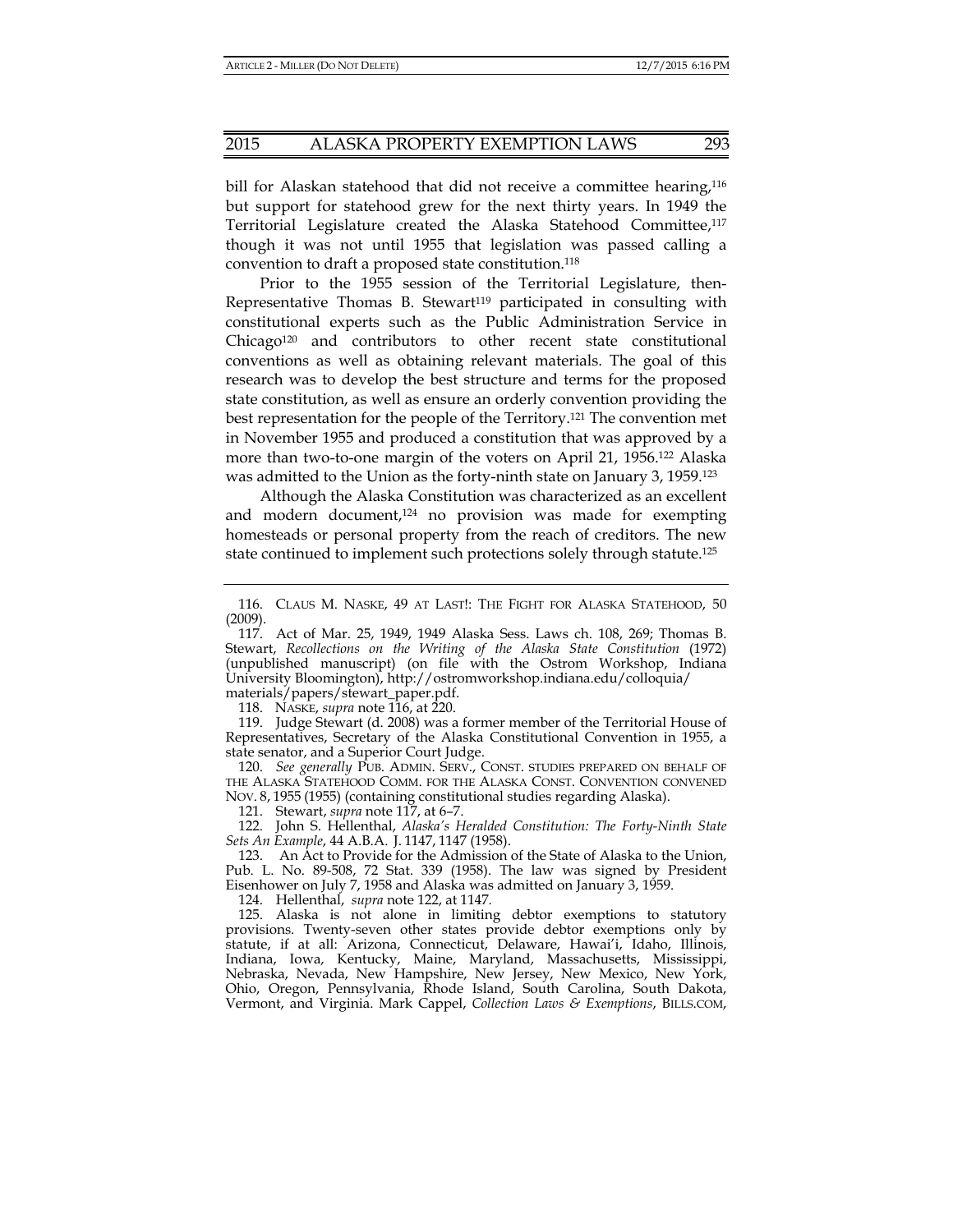#### **IV. ALASKA PROPERTY EXEMPTIONS: 1959–PRESENT**

From statehood to the present, Alaska expanded and increased both the homestead and personal property exemptions only in statute, never elevating these protections into the state constitution. The exemption laws were first changed to increase the wage exemption for the head of a family to \$350; a separate provision was added limiting the wage exemption to only \$200 for single persons.126 However, 1962 saw the enactment of entirely new exemption laws.

#### **A. Property Exemptions: 1962–1982**

As part of the 1962 complete revision of the Code of Civil Procedure,127 the Alaska Legislature revised and re-codified the exemptions both for personal and homestead property. The statutes expressly provided a comprehensive statement of all real and personal property subject to execution.128 Procedurally, to assert an exemption the debtor or debtor's representative still declared exemptions in personal property or a homestead either at the time of attempted levy against the property, or after a levy but before sale as soon as the debtor became aware of the levy.129 The specific exemptions for personal property were reminiscent of those first incorporated from Oregon law in 1884:

- (1) Wage exemption: \$350 for head of household, \$200 for single person, for the 30 day period immediately preceding levy.
- (2) Books, pictures, musical instruments of debtor up to total value of \$300.
- (3) Clothing necessary for debtor  $\&$  family. Watches  $\&$  jewelry up to total value of \$200.
- (4) Tools, implements, apparatus, motor vehicles, books, office furniture, business files, animals, laboratory, and any other article necessary for trade, occupation, or profession, to a maximum value of \$1,800. This included sufficient food to support the exempt animals for six months.
- (5) Property of debtor actually used or kept for use by family: animals, household goods, furniture, and utensils to a maximum value of \$1,200. This exemption also included

http://www.bills.com/collection-laws/.

 <sup>126.</sup> An Act Relating to Exemptions from Execution, § 1, 1961 Alaska Sess. Laws ch. 87, 99.

 <sup>127.</sup> ALASKA CODE CIV. P. titl. I, art. XV (1962), 1962 Alaska Sess. Laws ch. 101.

 <sup>128.</sup> *Id*. titl. I, art. XV, § 15.07.

 <sup>129.</sup> *Id.* titl. I, art. XV, § 15.08.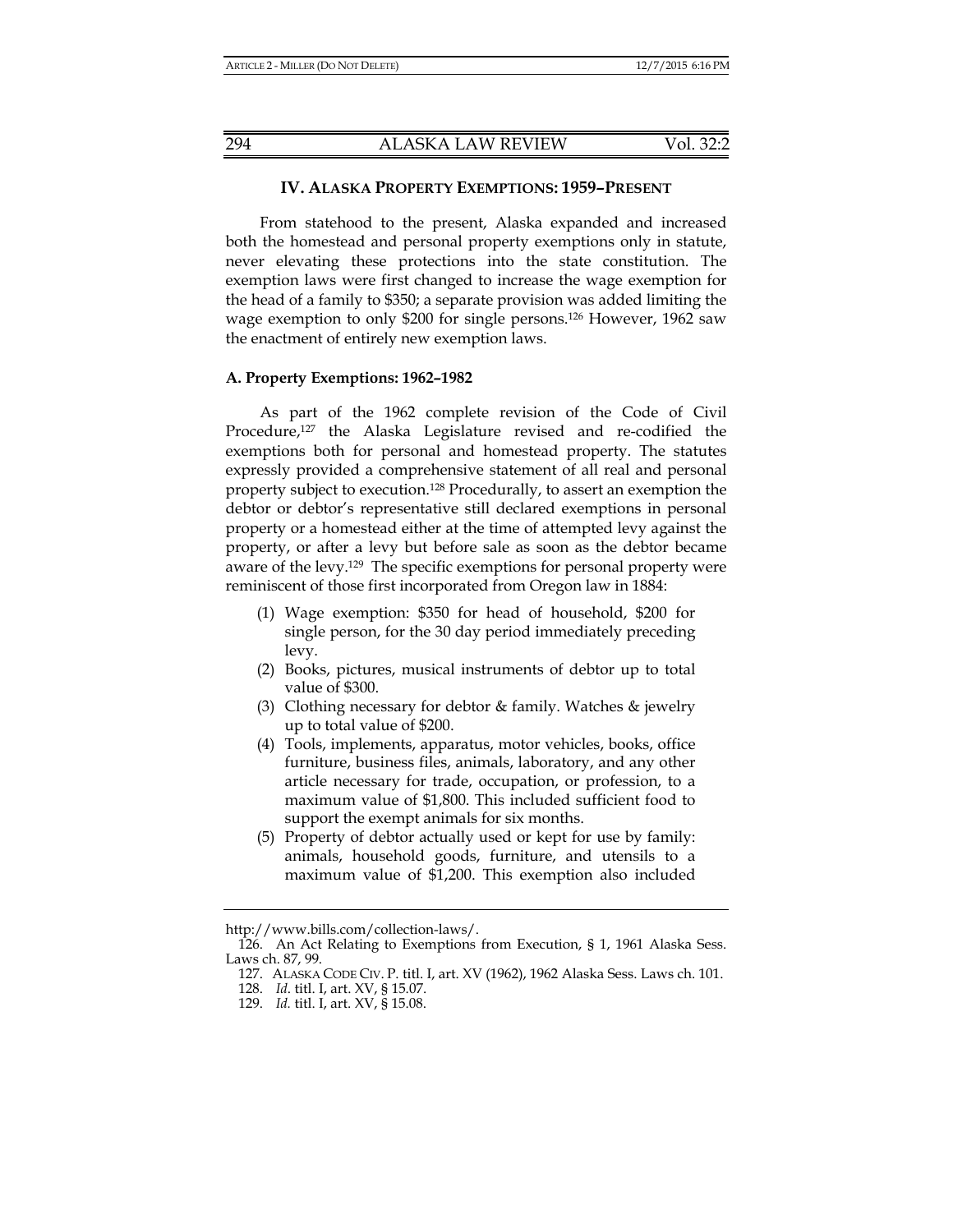food to support the animals and provisions to support the family, both for six months.

- (6) All property of a public or municipal corporation.
- (7) As with all prior versions of the statute, the exemptions did not apply to judgments and executions brought to recover the price of the object levied upon.130

The homestead exemption similarly changed little from the prior statute. The homestead was still required to be the actual abode of and owned by the family or some family member of the debtor.131 The maximum value of the exemption remained at \$8,000, applicable to a maximum of 160 acres outside a town or city or a quarter of an acre within a city.132 The exemption excluded judgments and levies resulting from the foreclosure of a mortgage on the property.133 Still, the statute provided a revised process to determine whether the value of the claimed property exceeded the allowed amount of the exemption and, if this were the case, established the method of sale and dividing the proceeds of the property. Once again, the homestead remained exempt after the death of the person entitled to the exemption.134

Incremental changes were made to the exemption statutes over the next twenty years. For example, the wage exemption was modified in 1969 to ensure the debtor received the applicable statutory amount during each month the levy was in effect: \$350 for the head of a household and \$200 for an individual.<sup>135</sup> The aggregate maximum value of the exemption for tools, implements, apparatus, motor vehicles, books, office furniture, business files, animals, laboratory, and any other article necessary for trade, occupation, or profession was increased to \$2,500 in 1971.<sup>136</sup> In 1972, two changes were made to the homestead exemption. The maximum value of the exempt homestead was

133. ALASKA CODE CIV. P. titl. I, art. XV, § 15.09.

134. *Id.*

 <sup>130.</sup> *Id.* titl. I, art. XV, § 15.08(1)–(7).

 <sup>131.</sup> *Id.* titl. I, art. XV,§ 15.09.

 <sup>132.</sup> *Id.* Some courts in Alaska have used the "character," or actual use, of the land to determine the extent of the homestead exemption. Regardless of location, if the use of the land is urban in nature, the court would apply the exemption for "town" land (no more than a quarter acre could be exempt). If the use of the land was rural in nature, the court would apply the "rural" exemption (maximum size up to 160 acres) even if the land was presently located within a municipal boundary. *See, e.g.*, Dalton v. Interior Credit Bureau, Inc*.,* 615 P.2d 631, 633 (Alaska 1980) (holding that the character of the property determines exemption status rather than the situs relative to municipal limits).

 <sup>135.</sup> An Act Relating to Property Exempt from Execution, 1969 Alaska Sess. Laws ch. 96 (amending ALASKA STAT. § 09.35.080(1)).

 <sup>136.</sup> An Act Increasing the Exemption for Tools of Trade, 1971 Alaska Sess. Laws ch. 24 (amending ALASKA STAT. § 09.35.080(4)).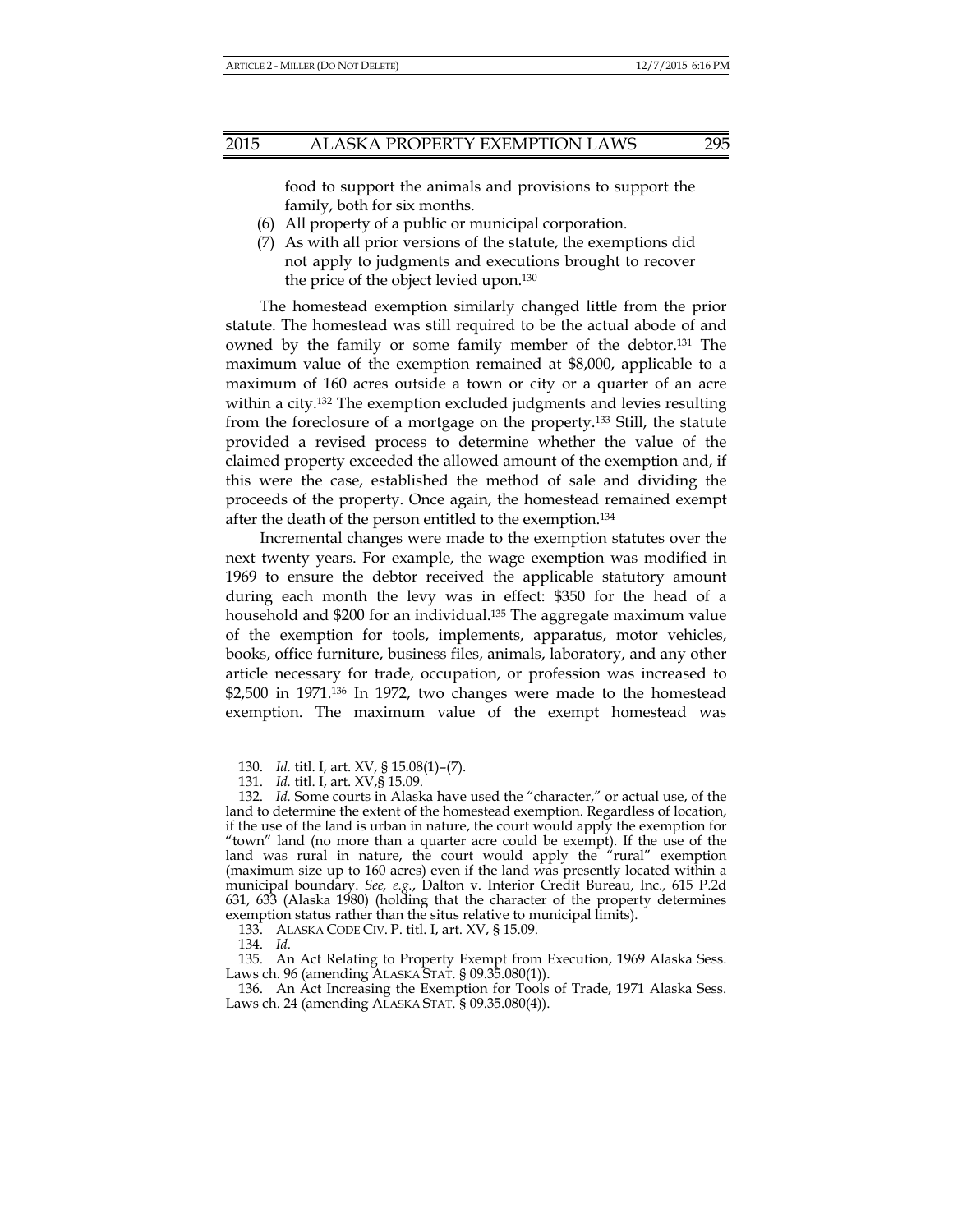increased to \$12,000.137 Additionally, a new subsection was added to allow the same homestead exemption for a mobile home, trailer, or similar dwelling if used by a family as their actual abode, limiting the exempt value to \$8,000.138 A significant revision was made to the income exemption in 1974 by restricting a levy to no more than 25% of the debtor's weekly disposable income, or \$114, whichever was less.139 Orders of support, orders of a bankruptcy court, and levies for state or federal taxes were not subject to this limitation.140 In 1976, the maximum exempt value of a homestead was increased to \$19,000 for a fixed house, and to \$12,000 for a mobile home.141

## **B. The 1982 Exemption Revisions**

Federal bankruptcy law had provided a permanent national standard for orderly reorganization or liquidation of a debtor's financial affairs since 1898, but by the mid-1970s Congress heeded increasing calls for a revised, modernized bankruptcy code.142 The Bankruptcy Act of 1898 relied upon the disparate state laws exempting a debtor's property from seizure by creditors to determine what property was subject to administration in a bankruptcy proceeding.143 For example, while Alaska increased the value of the allowed homestead exemption to \$12,000 in 1972, Florida continued to define its homestead exemption by the area of land allowed to the debtor regardless of value.144 Part of the reform discussion was the type and extent of property debtors would be able to protect, or "exempt," from inclusion in the bankruptcy estate, including whether property held by a married couple in a tenancy by the entirety145 should continue to be protected from the creditors of one

144. FL. CONST. art. X, § 4 (1968).

 <sup>137.</sup> An Act Relating to the Residence Exemption from Execution, 1972 Alaska Sess. Laws ch. 129 (amending ALASKA STAT. § 09.35.090).

 <sup>138.</sup> *Id*.

 <sup>139.</sup> An Act Relating to the Execution Exemption for Income, 1974 Alaska Sess. Laws ch. 45 (creating ALASKA STAT. § 09.35.080(b)).

 <sup>140.</sup> *Id*.

 <sup>141.</sup> An Act Relating to the Residential Homestead Exemption, 1976 Alaska Sess. Laws ch. 231 (amending ALASKA STAT. § 09.35.090).

 <sup>142.</sup> Marjorie Girth, *Prospects for Structural Reform of the Bankruptcy System*, 63 CAL. L. REV. 1546, 1546 (1975). Congress is granted the authority to "establish . . . uniform Laws on the subject of Bankruptcies throughout the United States." U.S. CONST. art. I, § 8, cl. 4.

 <sup>143.</sup> Bankruptcy Act of 1898 (Nelson Act), ch. 541, 30 Stat. 544, ch. III, § 6 (repealed in 1978).

 <sup>145.</sup> Tenancy by the entirety is a unique form of ownership that may be created only when a couple acquires property while they are legally married. Both legally and historically, such ownership is created only if the property is acquired when six facts, or "unities," exist simultaneously: "(1) unity of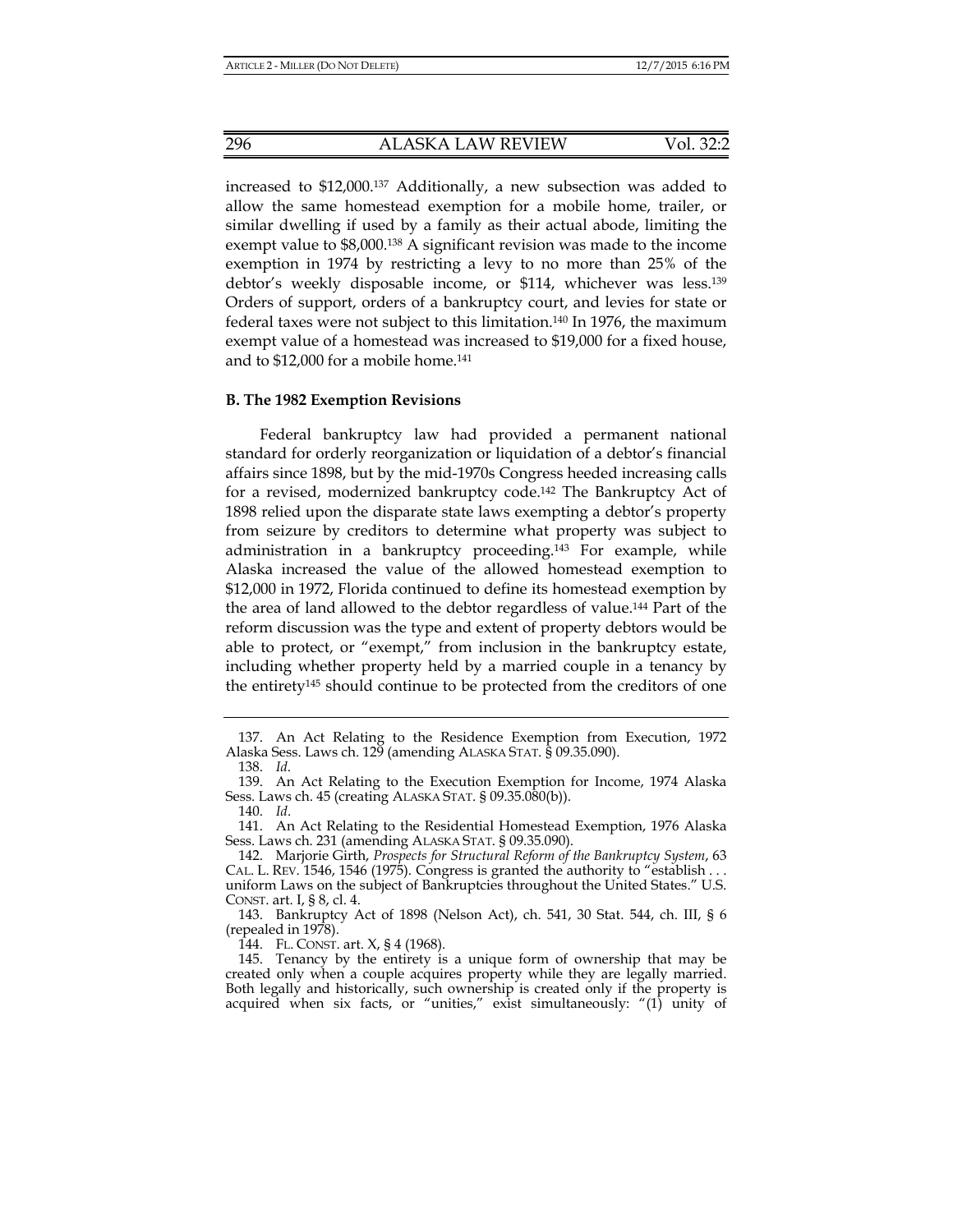# 2015 ALASKA PROPERTY EXEMPTION LAWS 297

spouse, as was and remains the practice in jurisdictions including Alaska<sup>146</sup> and Florida.<sup>147</sup> With promulgation of a "Uniform Exemptions" Act"148 in 1976, the National Conference of Commissioners on Uniform State Laws<sup>149</sup> entered this discussion, proposing a structure for debtor's exemptions that states could adopt and coordinate with the standardized exemptions proposed for the revised bankruptcy laws.150 The Uniform Act proposed to reduce the efficacy of tenancy by the entireties by allowing creditors of one spouse to levy on that spouse's interest in the jointly-held property while preserving the other spouse's interest.151

The Bankruptcy Code152 was adopted in 1978 to replace the prior Bankruptcy Act. Unlike its predecessor, the Code provided standardized exemptions describing the type and extent of property which debtors could protect from administration by the Bankruptcy Court, patterned in part on the Uniform Exemptions Act.153 States had the option to "opt out" and, with certain exceptions, limit debtors to the property exemptions provided by state law if they filed bankruptcy in a federal

147. FLA. STAT. § 689.11 (2015).

150. UNIF. EXEMPTIONS ACT prefatory note (1976) (amended 1979).

151. *Id.* § 18.

152. 11 U.S.C. §§ 101–1532.

 153. *Compare* 11 U.S.C. § 522(d)(1)–(9) (2014) (listing property exemptions), *with* UNIF. EXEMPTIONS ACT §§ 4, 7, 8 (listing property exemptions).

possession (joint ownership and control); (2) unity of interest (the interests must be identical); (3) unity of title (the interests must have originated in the same instrument); (4) unity of time (the interests must have commenced simultaneously); (5) survivorship; and (6) unity of marriage (the parties must be married at the time the property became titled in their joint names)." Beal Bank, SSB v. Almand & Assocs., 780 So.2d 45, 52 (Fla. 2001).

 <sup>146.</sup> Alaska still recognizes tenancies by the entirety. ALASKA STAT. § 34.15.140 (2014).

 <sup>148.</sup> This act is now known as the Model Exemptions Act. Alaska currently is the only state to enact a form of this model act. *See* Uniform Law Commission, Legislative Enactment Status: Exemptions Act, Model, http://www.uniformlaws.org/Act.aspx?title=Exemptions%20Act,%20Model. *See also infra* note 158 and accompanying text.

 <sup>149.</sup> The National Conference of Commissioners on Uniform State Laws, also known as the Uniform Law Commission, is a nationwide organization composed of members commissioned from each state to consider and propose model uniform legislation for the several states to consider and adopt, sometimes with modifications to reflect local legal doctrine.

*About the ULC*, UNIF. LAW COMM'N, http://www.uniformlaws.org/Narrative.aspx?title=About%20the%20ULC (last visited Sept. 30, 2015). For example, this group prepared the "Uniform Electronic Transactions Act" that has been adopted in all but three states. *Electronic Transactions Act*, UNIF. LAW COMM'N, http://www.uniformlaws.org/Act.aspx?title=Electronic%20Transactions%20Ac t.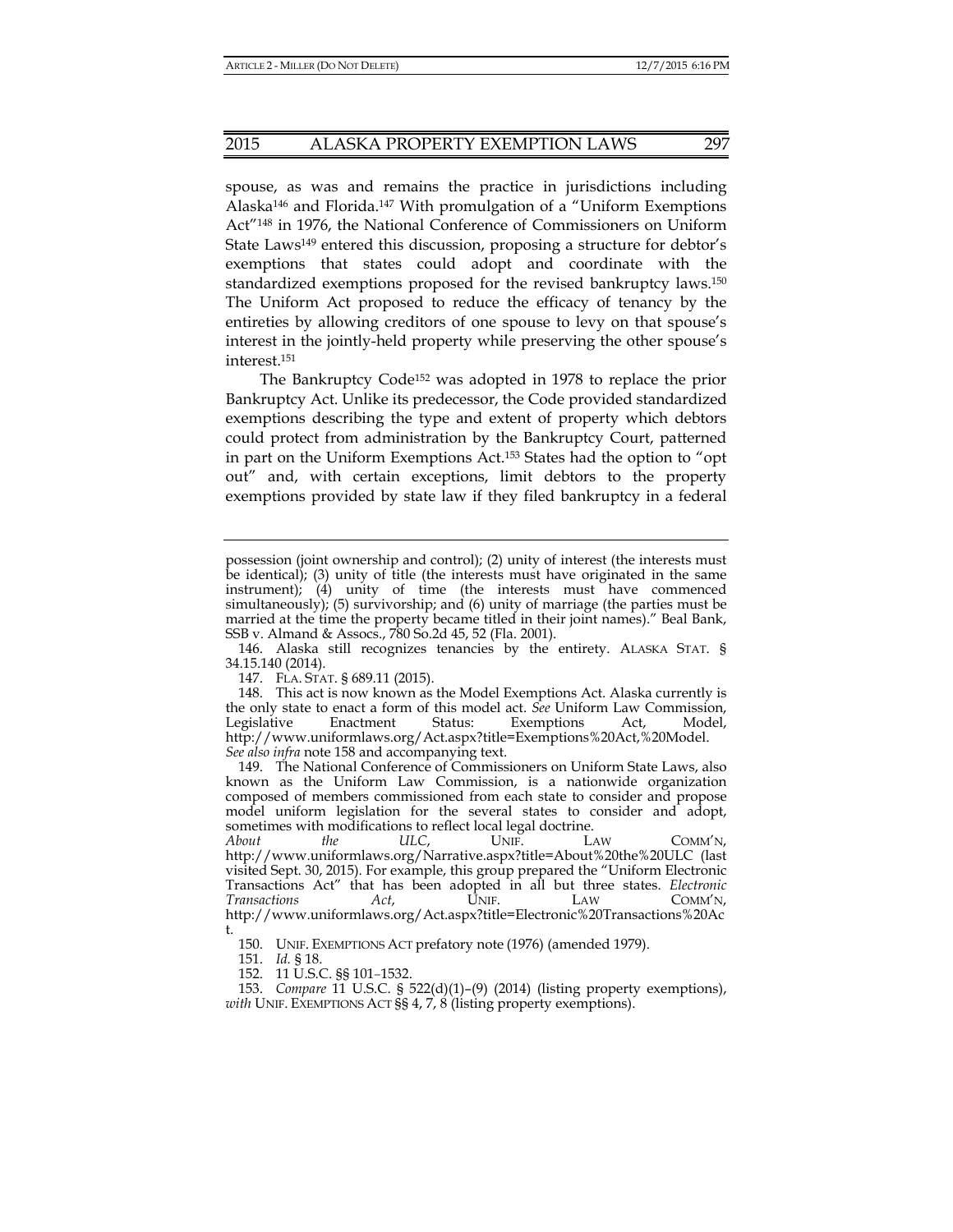district within the territory of the state.154 The Code further continued to allow exemption of property held in a tenancy by the entirety from an individual's bankruptcy estate.155

The Alaska Code Revision Commission156 subsequently recommended amending the exemption statutes to better align with the modern needs of creditors and debtors:

The commission has determined that the exemption laws of the state are out of date and do not provide adequate protection for property in possession of an individual which is necessary to provide the basic necessities of life for the individual and his family.... The Alaska Code Revision Commission has attempted to present suggested legislation which balances the often-competing interests of both debtors and creditors. Creditors need simple and inexpensive procedures for collecting unsecured debts while debtors must have protection for their property so that they are not deprived of property which supplies the basic necessities of life or be required to seek public assistance benefits. . . .157

The recommendations of the Commission led to the enactment of major revisions to the exemption statutes in 1982 which implemented the current numbering structure and substantially revised the scope of the exemptions.158 In creating the Alaska Exemptions Act, the legislature stated its intent to modernize the process for executing on judgments while adequately protecting a debtor's property and income necessary to support both the debtor and his or her family. A key consideration was to prevent the debtor or the debtor's family from becoming dependent on public assistance.159

Under the 1982 revisions to the homestead exemption, an individual was entitled to a homestead exemption for property located in Alaska, used as the principal residence of claimant or claimant's

 <sup>154. 11</sup> U.S.C. § 522(b)(2).

 <sup>155.</sup> *Id*. § 522(b)(3)(B).

 <sup>156.</sup> *See* ALASKA STAT. § 24.20.075 (1994) (authorizing the creation of the statutory commission) (repealed by § 33, 1995 Alaska Sess. Laws ch. 23).

 <sup>157.</sup> Memorandum Regarding Objections to Debtor's Claim of Exempt Property at 4–5, In re Henrickson, No. A03-00955-DMD (Bankr. D. Alaska Mar. 5, 2007).

 <sup>158.</sup> The comprehensive revision of the Alaska exemptions statutes was patterned on the Uniform Exemptions Act. Anderson v. Anderson, 736 P.2d 320, 323 (Alaska 1987); Ilardi v. Parker*,* 914 P.2d 888, 891 n.5 (Alaska 1996). *See also supra* notes 148–151 and accompanying text.

 <sup>159.</sup> An Act Relating to the Rights of Debtors and Creditors, § 1, 1982 Alaska Sess. Laws ch. 62.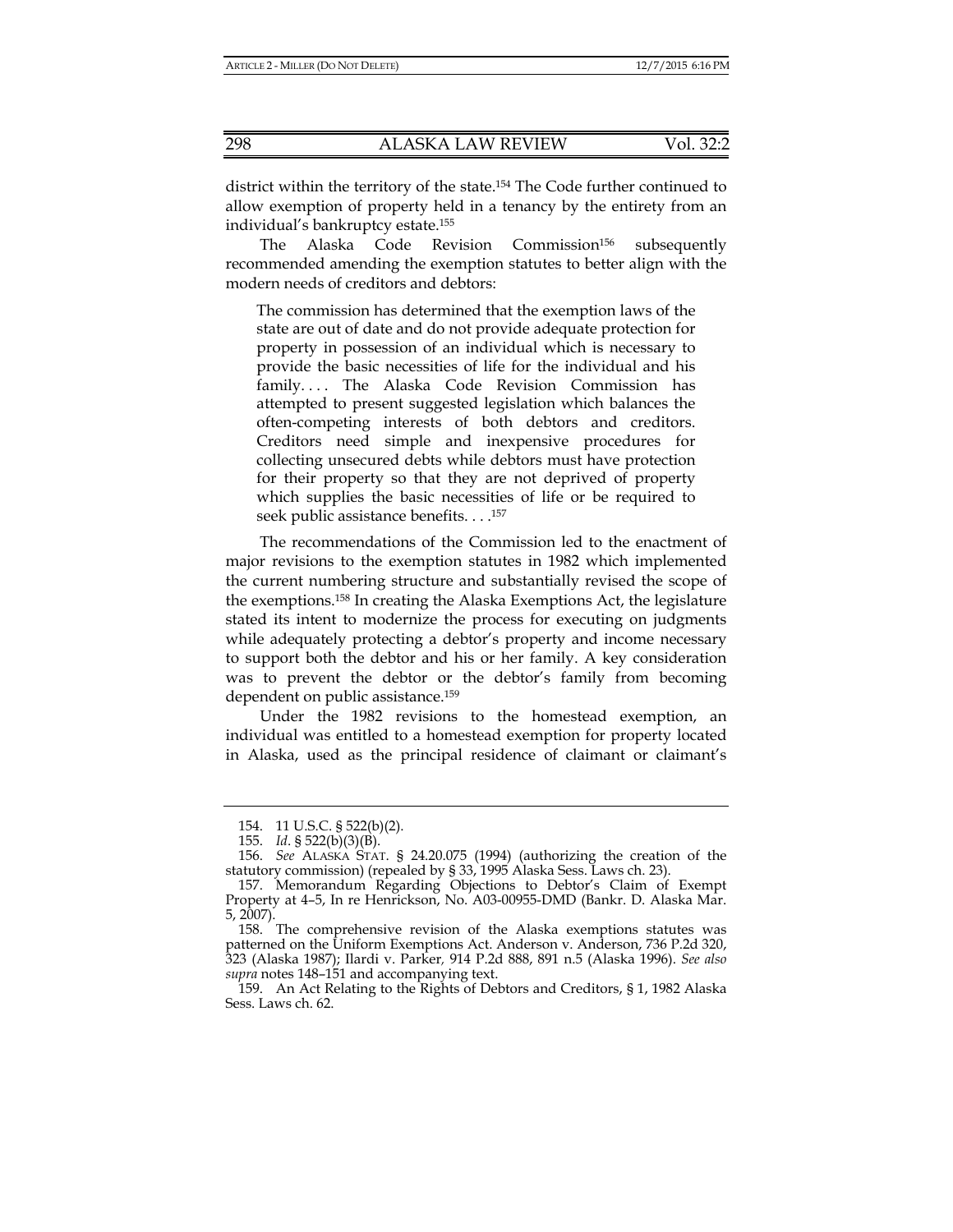# 2015 ALASKA PROPERTY EXEMPTION LAWS 299

dependents, for up to a maximum value of \$27,000.160 If the property was owned either by a husband and wife (tenants by the entirety) or by two or more people other than as husband and wife (tenants in common), each owner was entitled to claim an exemption for his or her portion of the interest not exceeding a total value of \$27,000; multiple owners shared pro rata in the total allowed exemption amount.161 This appears to be a compromise between retaining the traditional forms of property ownership and policy proposals to limit the effect of tenancy by the entirety ownership on property exempted from the reach of creditors and bankruptcy administration.162 Reflecting in part the influence of the Uniform Exemptions Act, the 1982 revisions expressly protect the interest of one joint owner in the property if a creditor is able to levy against the interest of another joint owner.

The statute also was revised to allow real property otherwise claimed as exempt to be sold to satisfy a judgment, subject to the debtor's right to repurchase the property by paying either the difference between the highest bid and the amount exempt or the amount of the creditor's claim.163 The time allowed for such repurchase (sometimes called right of redemption) was sixty days after the sale.164 If the sale was confirmed and the property not repurchased, the Clerk of the Court was required first to pay the debtor the full amount of the exemption.165 The statute expressly provided that the Clerk's deed after an execution sale was sufficient to convey full title to the buyer.<sup>166</sup>

Personal property exemptions were also significantly expanded and restructured. Unlike the prior law, the 1982 revision created a category of personal property an individual debtor could fully exempt regardless of value.167 Some of these were property interests that would be of little utility to others, such as a burial plot for an individual or family.168 Consequently, there was a substantial likelihood that levying

164. *Id.* 

165. *Id.* 

168. *Id.* 

 <sup>160.</sup> *Id.* § 2 (adding ALASKA STAT. § 09.38.010(a)).

 <sup>161.</sup> *Id*. (adding ALASKA STAT. § 09.38.010(b)).

 <sup>162.</sup> Under Alaska law, a judgment creditor of one spouse who fails to attempt to execute on the home held in tenancy by the entirety before the debtor dies cannot seek to levy after that death, as the debtor's interest in the property was extinguished by death and the property became solely owned by the surviving spouse by operation of law. Smith v. Kofsad*,* 206 P.3d 441, 445 (Alaska 2009).

 <sup>163.</sup> An Act Relating to the Rights of Debtors and Creditors, § 2, 1982 Alaska Sess. Laws ch. 62 (adding ALASKA STAT. § 09.38.010(c)).

 <sup>166.</sup> *Id.* (adding ALASKA STAT. § 09.38.010(d)).

 <sup>167.</sup> *Id.* (adding ALASKA STAT. § 09.38.015(a)).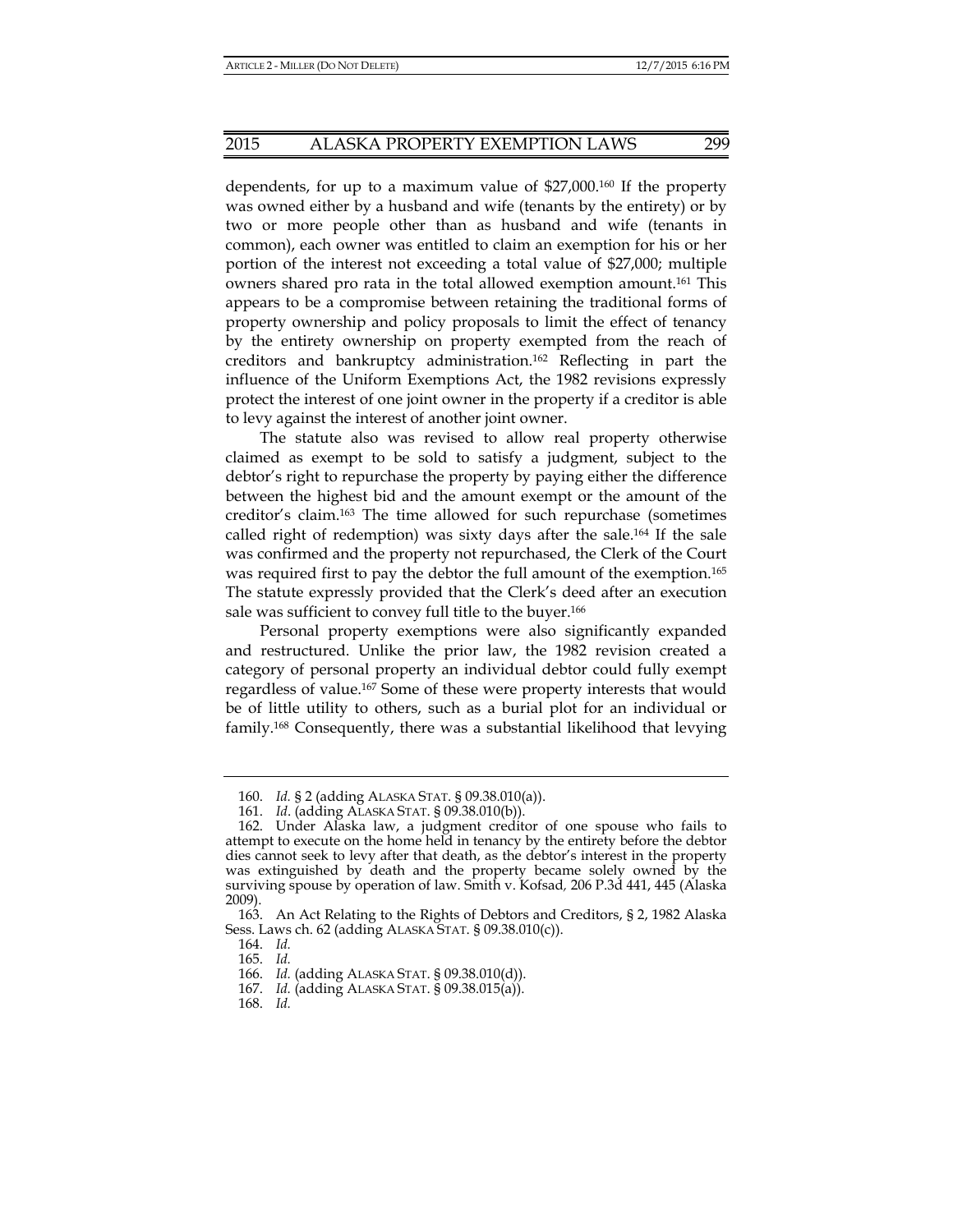upon or administering such property would incur costs greater than the value that could reasonably be recovered by creditors.169 Other fullyexempt personal assets represented different entitlements to government payments.170 Placing these beyond the reach of creditors was consistent both with the stated public policy of exemptions, generally to protect the debtor's interests in property *necessary* to provide for his or her needs,171 and with the principle extending back into the days of the federal Homestead Act, that the government has a compelling interest to ensure public assets were distributed to those qualified for them and not third-party creditors.172

Other exemptions of personal property, many carrying over from previous versions of the statutes, remained subject to value limitations.173 The revision streamlined the statute by creating specific maximum values for groupings of exemptions, which allowed debtors more flexibility in choosing the type and values of their exempt property.174 The updated statute also recognized the increased use of various forms of insurance and annuities for family financial planning by expressly providing an exemption for all unmatured life insurance and annuity policies owned by the debtor. However, if the total dividend and loan value of a policy exceeded \$5,000, a creditor could obtain a court order compelling payment of amounts exceeding the first \$5,000 in value.175 Providing this limited form of levy in certain insurance policy values balanced the increased role of insurance in the long-term protection of a family's financial interests with the economic interests of the creditors. Following the legislative intent as influenced by the modernization of the Bankruptcy Code and bankruptcy asset exemptions, this provision for life insurance policies protected individual debtors (and their families) while not unduly restraining the

 <sup>169.</sup> *See* UNIF. EXEMPTIONS ACT § 5 CMT. (UNIF. LAW COMM'N 1976) (amended 1979) (explaining why such items would be of little value to creditors).

 <sup>170.</sup> An Act Relating to the Rights of Debtors and Creditors, § 2, 1982 Alaska Sess. Laws ch. 62 (adding ALASKA STAT. § 09.38.015(a)–(b)). These diverse types of property included government awards to victims of violent crimes, benefits payable as a "longevity bonus" under Alaska statute, state liquor licenses, and public disability or retirement benefits. *Id.* 

 <sup>171.</sup> *Id.*

 <sup>172.</sup> Homestead Act of 1862, ch. 75, § 4; Wallowa Nat'l Bank v. Riley, 45 P. 766, 767 (Or. 1896); Faull v. Cooke, 26 P. 662, 663 (Or. 1890).

 <sup>173.</sup> An Act Relating to the Rights of Debtors and Creditors, § 2, 1982 Alaska Sess. Laws ch. 62 (adding ALASKA STAT. § 09.38.020).

 <sup>174.</sup> *See id.* (grouping small exemptions for items such as books, pictures, musical instruments, apparel, and household goods under one maximum value of \$1,500).

 <sup>175.</sup> *Id.* (adding ALASKA STAT. § 09.38.025(a)).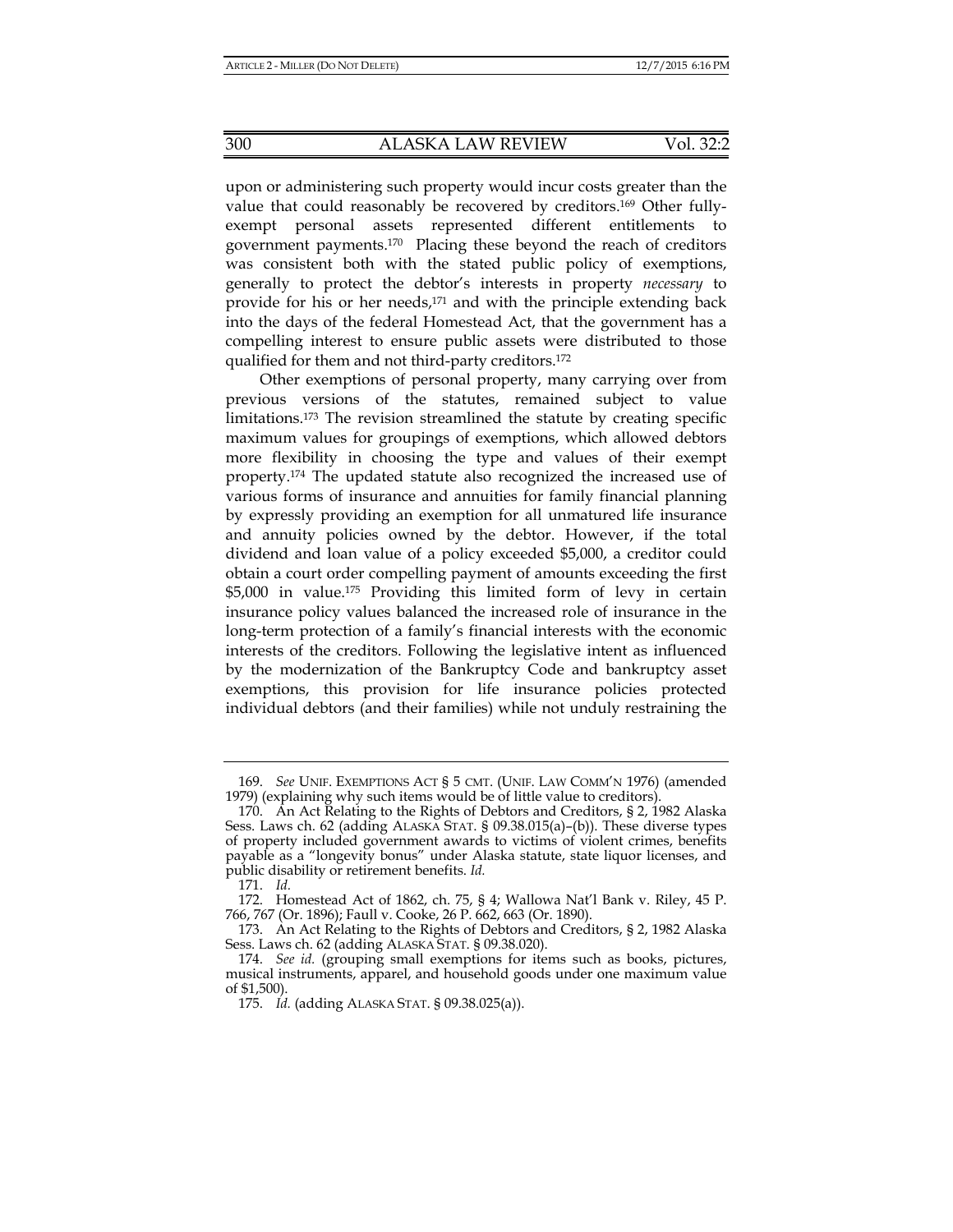sources of recovery for creditors.176

The 1982 statutory revision followed the example of Alaskan legislation from the preceding twenty years and again updated the exemption for wages and earnings.177 Not only was the amount of the exemption for weekly earnings increased to \$175, it also was expanded to include other liquid assets such as deposits, securities, notes, drafts, accrued vacation pay, refunds, prepayments, and receivables (when the debtor had no regular periodic earnings).178 This change followed the pattern of the 1982 revision to "modernize" Alaskan exemptions by taking into account the increased sophistication of personal income as opposed to the emphasis on agricultural employment or wage earners in earlier statutes.

Specific statutes now provided a process to have a regular amount withheld from the debtor's wages and paid over by the employer,<sup>179</sup> a method for debtors to connect, or make "traceable," proceeds to the sale or loss of the homestead or article protected by the exemption,180 and limited the enforcement of certain liens.181 Claims for child support, wages (up to one month) unpaid to an employee of the debtor, or for state or local taxes became enforceable by judicial levy against any exempt property.182 An item of exempt property (but only that item) was subject to levy to enforce claims for its purchase, repair, improvement,<sup>183</sup> or special assessment for public work benefiting the property.184 The exemption statutes benefited only Alaska residents; nonresidents were entitled to the exemptions provided under the law of their home jurisdictions.185

The 1982 Act also added an innovative feature affecting the various exemption sections—provision for adjustment of the fixed dollar

 184. An Act Relating to the Rights of Debtors and Creditors, § 2, 1982 Alaska Sess. Laws ch. 62 (adding ALASKA STAT. § 09.38.065(2)(C)).

 <sup>176.</sup> Gutterman v. First Nat'l Bank of Anchorage*,* 597 P.2d 969, 971 (Alaska 1979).

 <sup>177.</sup> An Act Relating to the Rights of Debtors and Creditors, § 2, 1982 Alaska Sess. Laws ch. 62 (adding ALASKA STAT. § 09.38.030(a)).

 <sup>178.</sup> *Id*. (adding ALASKA STAT. § 09.38.030(b)).

 <sup>179.</sup> *Id*. (adding ALASKA STAT. § 09.38.035).

 <sup>180.</sup> *Id*. (adding ALASKA STAT. § 09.38.060).

 <sup>181.</sup> *Id*. (adding ALASKA STAT. § 09.38.070).

 <sup>182.</sup> *Id*. (adding ALASKA STAT. § 09.38.065(1)).

 <sup>183.</sup> *Id*. (adding ALASKA STAT. § 09.38.065(2)(B)). *See* Munn v. Thornton*,* 956 P.2d 1213, 1221 (Alaska 1998) (holding that a contractor who provided "labor or materials furnished to make, repair, improve, preserve, store, or transport the property" could enforce a lien against the property when the owner later refused payment).

 <sup>185.</sup> *Id.* (adding ALASKA STAT. § 09.38.120).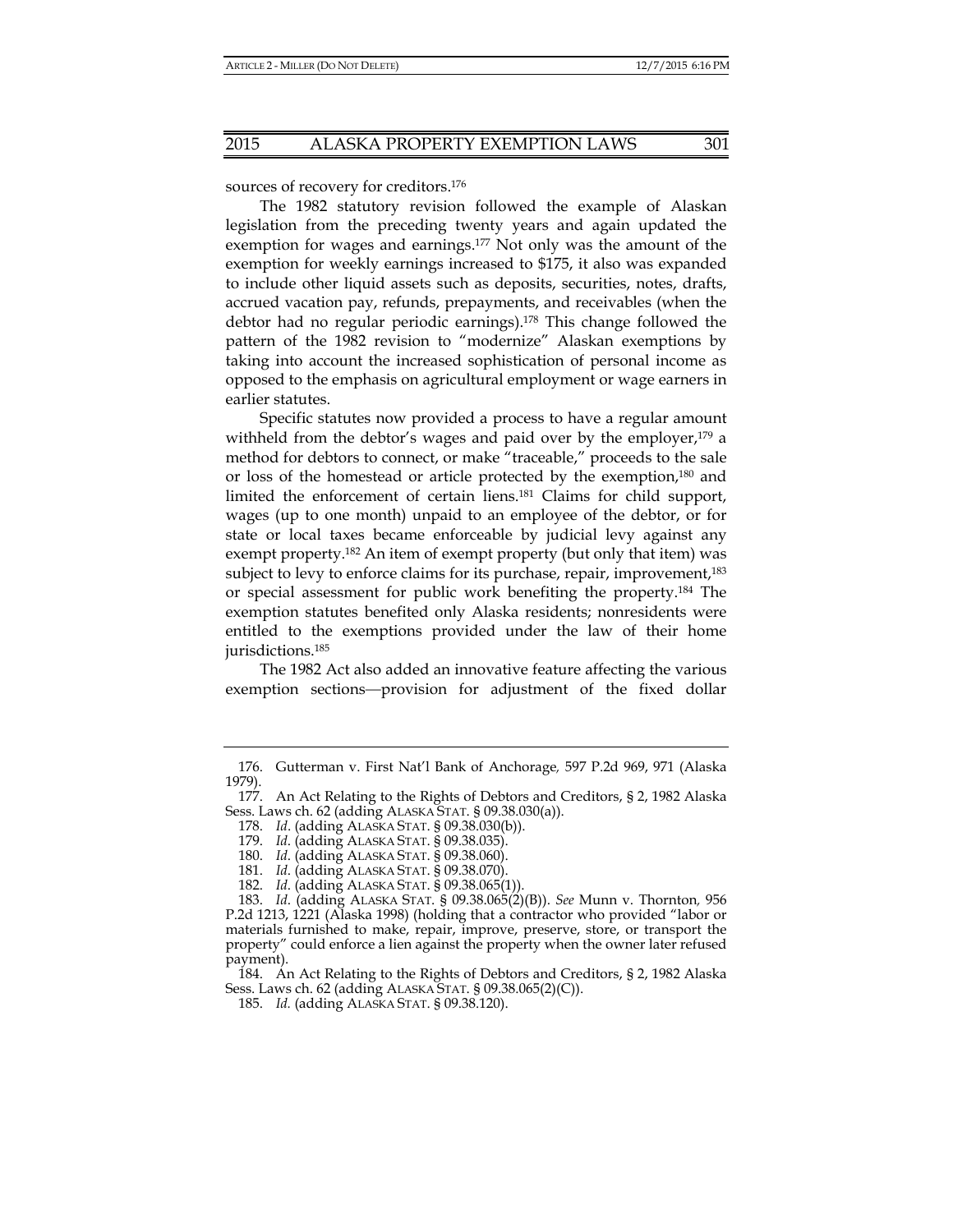amounts applicable to a number of exemptions.186 Value changes would be based on changes in the consumer price index (CPI) calculated for the Anchorage Metro Area by the Bureau of Labor Statistics, U.S. Department of Labor, using January 1982 as the reference base.<sup>187</sup> Changes to the values of affected exemptions would be made on October 1st of each even-numbered year but only if the change in the CPI was 10% or more between the index for the previous December and the base index.188

Consistent with the changes in the 1978 Bankruptcy Code for exempting certain property from bankruptcy administration, a separate statute limited the state law exemptions available to debtors in local bankruptcies.189 These included the homestead, some of the personal property exempted without value limits (such as a burial plot or a statutory governmental payment to a crime victim), all personal property exempted by statute but within value limitations, annuities and unmatured life insurance policies, and the wage exemptions.<sup>190</sup> Unlike states such as Florida, which exercised authority allowed under the Bankruptcy Code to enact an "opt-out" statute prohibiting state residents from using the federal property exemptions in their individual bankruptcy cases,191 the Alaska statutes have been interpreted to allow residents a choice between either the federal or these limited state exemptions to determine what type of property will be subject to bankruptcy administration, whichever is more advantageous in a given case.192 This flexibility represents a compromise between limiting the impact on commercial creditors of property exemptions by imposing maximum value limits and permitting debtors to retain assets sufficient for their support.

#### **C. Exemptions to the Present Day**

After the extensive statutory revisions of 1982, some exemption laws underwent limited expansion while other laws created specific new exceptions. A number of exemptions limited by dollar amounts had their values increased, and additional technical changes were made.

Later amendments in 1988 primarily adjusted the base value of

 <sup>186.</sup> *Id.* (adding ALASKA STAT. § 09.38.115).

 <sup>187.</sup> *Id.* (adding ALASKA STAT. § 09.38.115(a)).

 <sup>188.</sup> *Id.* (adding ALASKA STAT. § 09.38.115(b)).

 <sup>189.</sup> *Id.* (adding ALASKA STAT. § 09.38.055).

 <sup>190.</sup> *Id.* (incorporating references).

 <sup>191.</sup> FL. STAT. § 222.20 (2015).

 <sup>192.</sup> *In re* Tinkess, No. K08-00153-DMD, 2008 WL 8652591, at \*4 (Bankr. D. Alaska Sept. 26, 2008).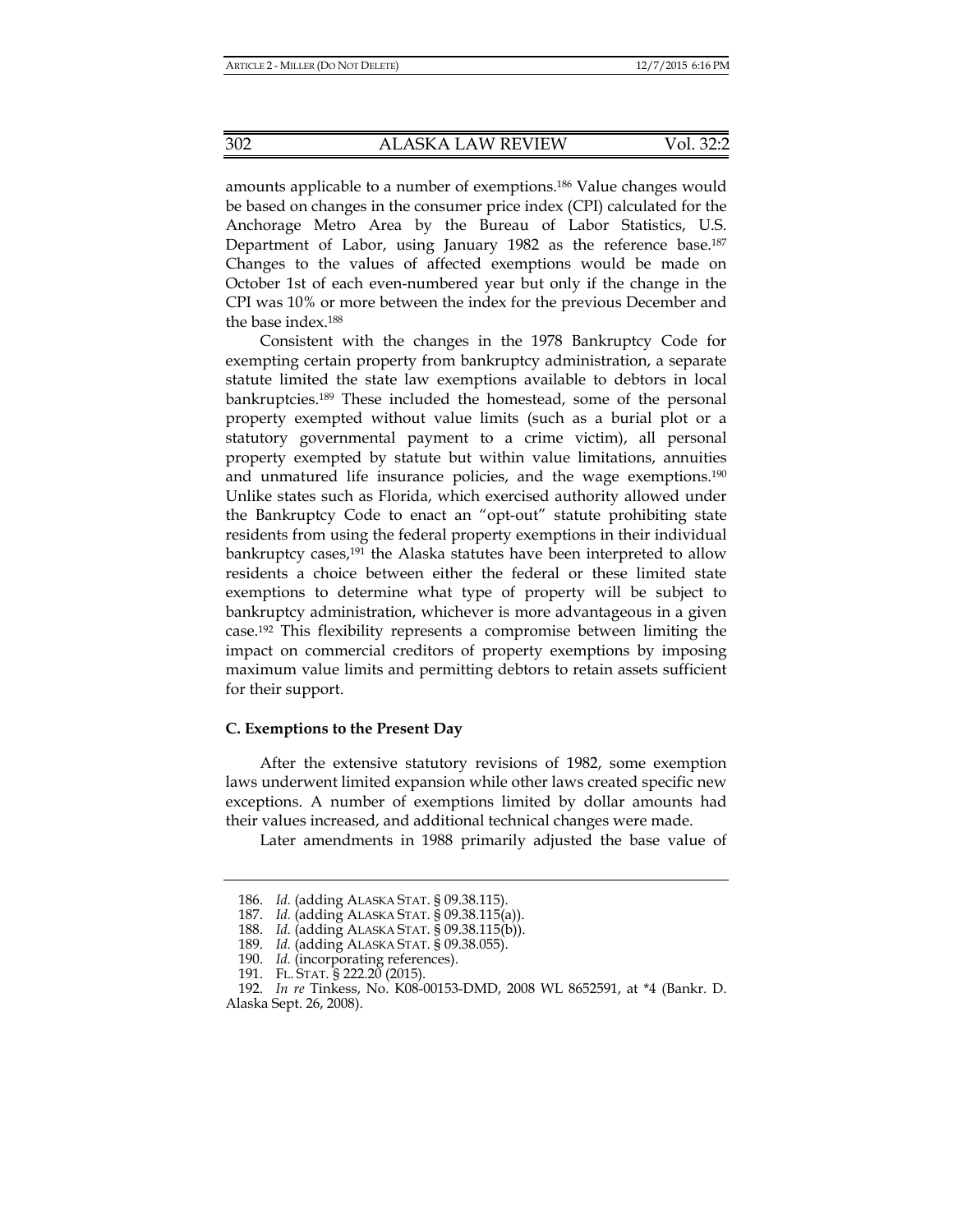several exemptions to their present amounts. The total value of the homestead exemption was increased to \$54,000.193 The value limits for certain exempt personal property items were increased, as follows:

- Increased total value limitation on items such as household goods, books, and musical instruments, to an aggregate of \$3,000.194
- The value limit on exempt jewelry was increased to \$1,000.195
- The value limit for exemption on implements, professional books, tools of the trade, etc., was increased to \$2,800.196
- The value limit for exempt pets was increased to \$1,000.197
- The value limit for an exempt vehicle was increased to \$3,000, provided the value of the vehicle does not exceed \$20,000.198
- The value limit for exempt annuities and unmatured life insurance policies was increased to \$10,000.199
- The value for exempt wages was increased to \$350 per week.200
- The value for exempt cash, or liquid assets for a debtor who does not receive wages, was increased to \$1,400.<sup>201</sup>
- The allowance for a permitted increase to the wage exemption was increased to \$550, and that for liquid assets was increased to \$2,200. The law retained the requirement for the debtor to provide an affidavit attesting that the debtor's earnings are the sole support of the household.202

The 1988 laws also added a new provision exempting the debtor's interest in a retirement plan.203 As an additional exemption of personal property, the new provision exempted both the debtor's interest in a retirement plan and payments made under such plans.204 Contributions to a retirement plan made by an individual within 120 days before the bankruptcy filing would not be exempt as such transfers normally are recoverable by a bankruptcy trustee.205 In contrast, the statutory language appears to continue the exempt status for an *employer's*

198. *Id.* (amending ALASKA STAT. § 09.38.020(e)).

 <sup>193.</sup> An Act Relating to Property Exemptions for Homesteads, § 1, 1988 Alaska Sess. Laws ch. 135 (amending ALASKA STAT. § 09.38.010(a)).

 <sup>194.</sup> *Id*. § 4 (amending ALASKA STAT. § 09.38.020(a)).

 <sup>195.</sup> *Id*. (amending ALASKA STAT. § 09.38.020(b)).

 <sup>196.</sup> *Id*. (amending ALASKA STAT. § 09.38.020(c)).

 <sup>197.</sup> *Id*. (amending ALASKA STAT. § 09.38.020(d)).

 <sup>199.</sup> *Id*. § 5 (amending ALASKA STAT. § 09.38.025(a)).

 <sup>200.</sup> *Id*. § 6 (amending ALASKA STAT. § 09.38.030(a)).

 <sup>201.</sup> *Id*. § 7 (amending ALASKA STAT. § 09.38.030(b)).

 <sup>202.</sup> *Id*. § 8 (amending ALASKA STAT. § 09.38.050(b)).

 <sup>203.</sup> *Id*. § 3 (adding ALASKA STAT. § 09.38.017).

 <sup>204.</sup> *Id*. (adding ALASKA STAT. § 09.38.017(a)).

 <sup>205.</sup> *Id*. (adding ALASKA STAT. § 09.38.017(b)).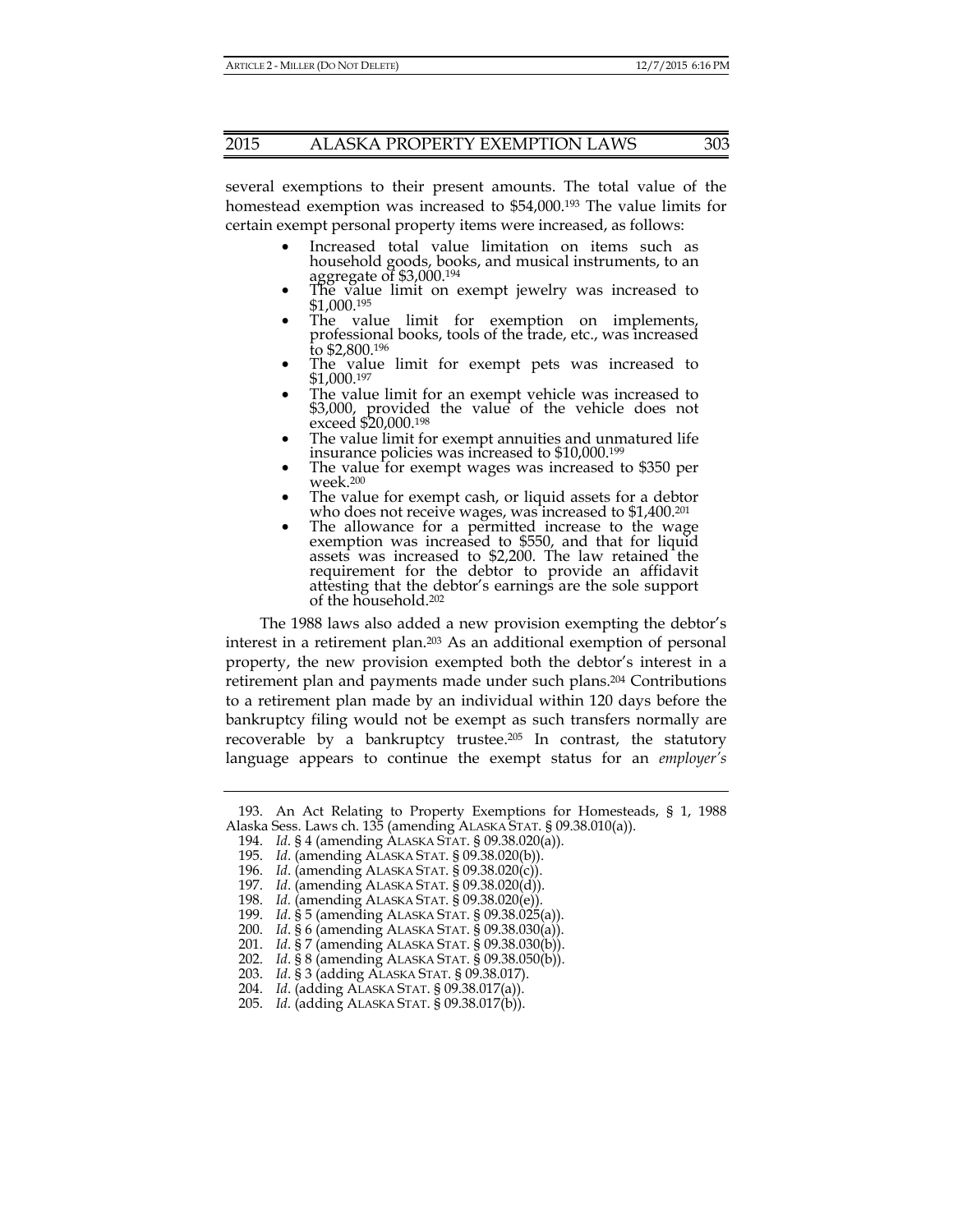contributions made during such time, preventing deposits of funds benefiting employees from being taken to satisfy claims of creditors of the business.206 The exemption does not prevent payment of benefits from a retirement plan under a domestic relations order.207

The current exemption statutes show additional changes. As of 2015, individuals are able to protect up to \$500,000 in accrued dividends and loan values in an unmatured life insurance contract.208 This increase from the original section protecting up to \$5,000 in such values appears attributable more to changes in public policy. The significant increase in protected value acknowledges some consumer reliance on using forms of life insurance as a method not only to protect the family from an untimely loss of income but also to accrue cash value as savings toward retirement. The law has also been changed to authorize the state to enforce a judgment based on restitution to the victim of a crime or delinquent act by levying on the correctional facility account of an incarcerated debtor; the current statute also provides a priority of claims against such accounts to include the prisoner's child support obligations.209 This appears to make the exemption laws more consistent with the statutory revisions, recognizing the consequences of crime for the victims as well as the generally increased nationwide emphasis on compelling victim restitution. In keeping with these changes, creditors may even levy on certain otherwise-exempt assets of the prisoner outside of the correctional facility to collect on court-ordered restitution.210 This particular type of levy is limited by the debtor's ability to exempt certain specified property that does not exceed an aggregate value of \$3,000.211

# **D. Residual Settlement Donation Law in Alaska**

The Homestead Act, applicable in Alaska after statehood, was repealed by Congress in 1976, though its effect was extended in Alaska until 1986.212 In 1983, Alaska adopted a state settlement donation land act as part of a scheme to administer public state-owned lands.<sup>213</sup> Still in

 <sup>206.</sup> *See id.* (including only "contribution[s] made by an individual" within the scope of the provision).

 <sup>207.</sup> *Id*. (adding ALASKA STAT. § 09.38.017(c)).

 <sup>208.</sup> ALASKA STAT. § 09.38.025(a) (2014).

 <sup>209.</sup> *Id*. § 09.38.030(f).

 <sup>210.</sup> *Id*. § 09.38.030(g).

 <sup>211.</sup> *Id*. § 09.38.065(a)(3)(A).

 <sup>212.</sup> Federal Land Policy and Management Act of 1976, Pub. L. No. 94-579, § 702, 90 Stat. 2743, 2787.

 <sup>213.</sup> An Act Relating to Homesteads, § 9, 1983 Alaska Sess. Laws ch. 103.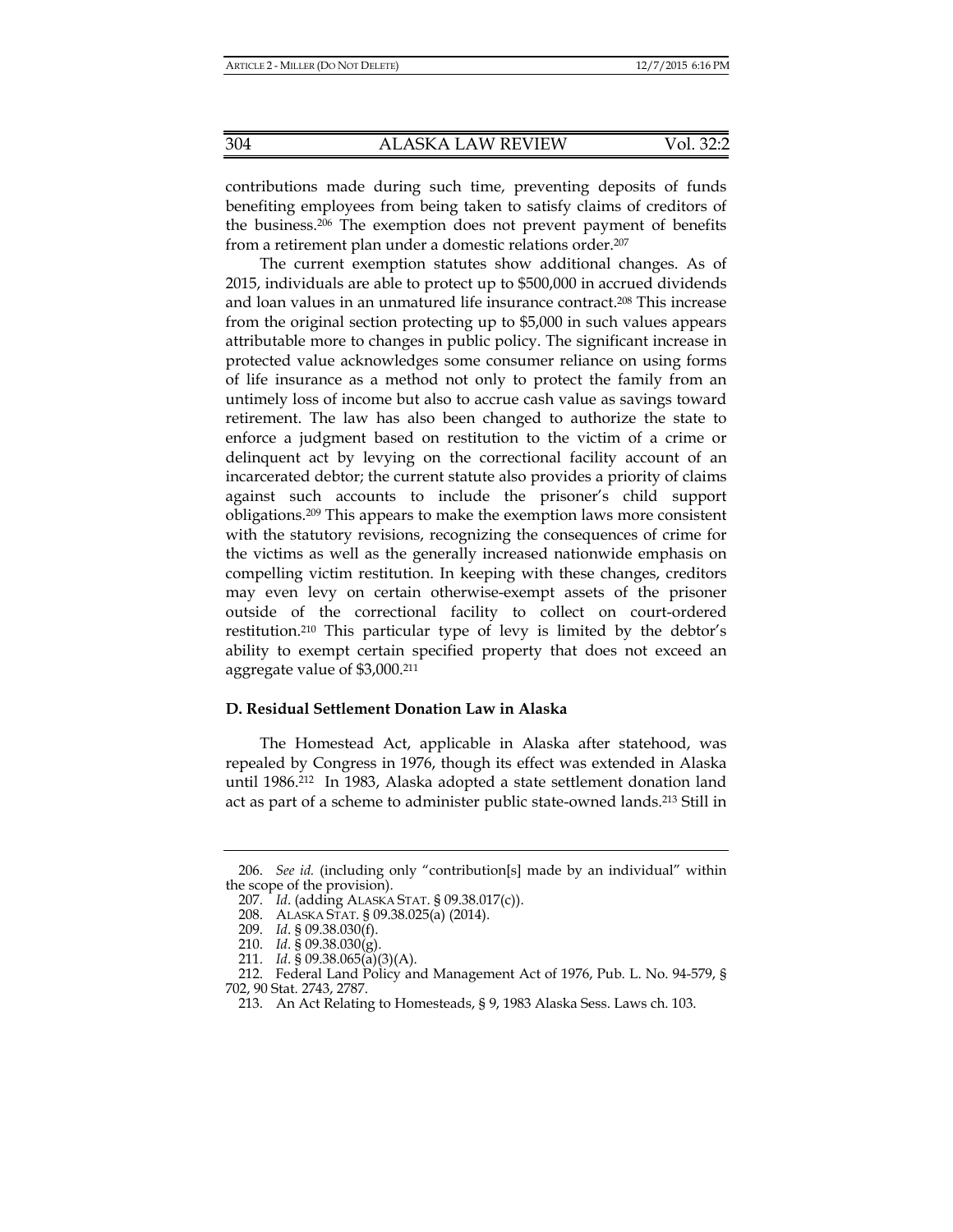force, the state settlement donation act is primarily administered by the Commissioner of Natural Resources.214 The Commissioner designates and makes available for entry by prospective claimants land throughout the state; the statute requires the land be properly surveyed before being made available to the public.215 The Commissioner establishes and maintains the claim entry procedure, including the necessary boundary monumentation, and determines the shape and size of parcels available for entry.216 The holder of a state settlement entry permit is restricted in transferring the permit, and its right of entry, to another. The statute allows a permit transfer only after death of the applicant (by will or intestate succession), by the applicant to the applicant's spouse during marriage, by court order as part of a divorce settlement, $2^{17}$  or to a member of the applicant's immediate family or grantee in the event of an extreme emergency or illness which disables the applicant.<sup>218</sup> Once the applicant meets the statutory requirements, the Commissioner issues a state patent giving title to the land.219

#### **CONCLUSION**

Whether factual, romantic, or *cause célèbre*, many images are associated with Alaska. As with any commonly-held belief, the conclusion that the federal government neglected the region until a few

218. *Id.* § 38.09.030(c) (2014).

219. *Id.* § 38.09.050.

 <sup>214.</sup> ALASKA STAT. §§ 38.09.010(a), 38.09.900(2) (2014).

 <sup>215.</sup> *Id*. § 38.09.010(b). The statute requires the Commissioner to utilize cadastral surveys. A cadastre (also spelled "cadaster") is a public record, survey, or map of the value, extent, and ownership of land as a basis of taxation. *Cadastre*, BLACK'S LAW DICTIONARY (10th ed. 2014).

 <sup>216.</sup> *Id.* § 38.09.010 (2014) (setting the maximum size for an agricultural claim at 160 acres and for non-agricultural use at 40 acres, giving the Commissioner discretion to establish claims smaller than these maximums).

 <sup>217.</sup> *Id.* § 38.09.030(c)(3). This appears to be a modern refinement reflecting changes in the laws of divorce, recognizing the interests of both parties in rights to the property which would have vested to the benefit of the married couple upon completion of the homesteading requirements. The original Homestead Act of 1862 entitled anyone who was the head of a family or at least twenty-one years of age to meet the requirements and receive a patent to public lands they had successfully homesteaded, without regard to gender or marital status (including lawful divorce). *See* Homestead Act of 1862, ch. 75, § 2, 12 Stat. 392, 392 (1862) (codified at 43 U.S.C. §§ 161–164) (repealed 1976). The 1862 Act also provided that an individual's established right to homesteaded property would pass to the widow or other heirs, or if a widow was so entitled to the land but died before the patent was issued, to her heirs. *Id.* at 392–93. Thus, the original Homestead Act may have permitted a divorced woman to prove up a homestead claim but arguably prevented her heirs from inheriting her homestead rights if she died before the patent was issued.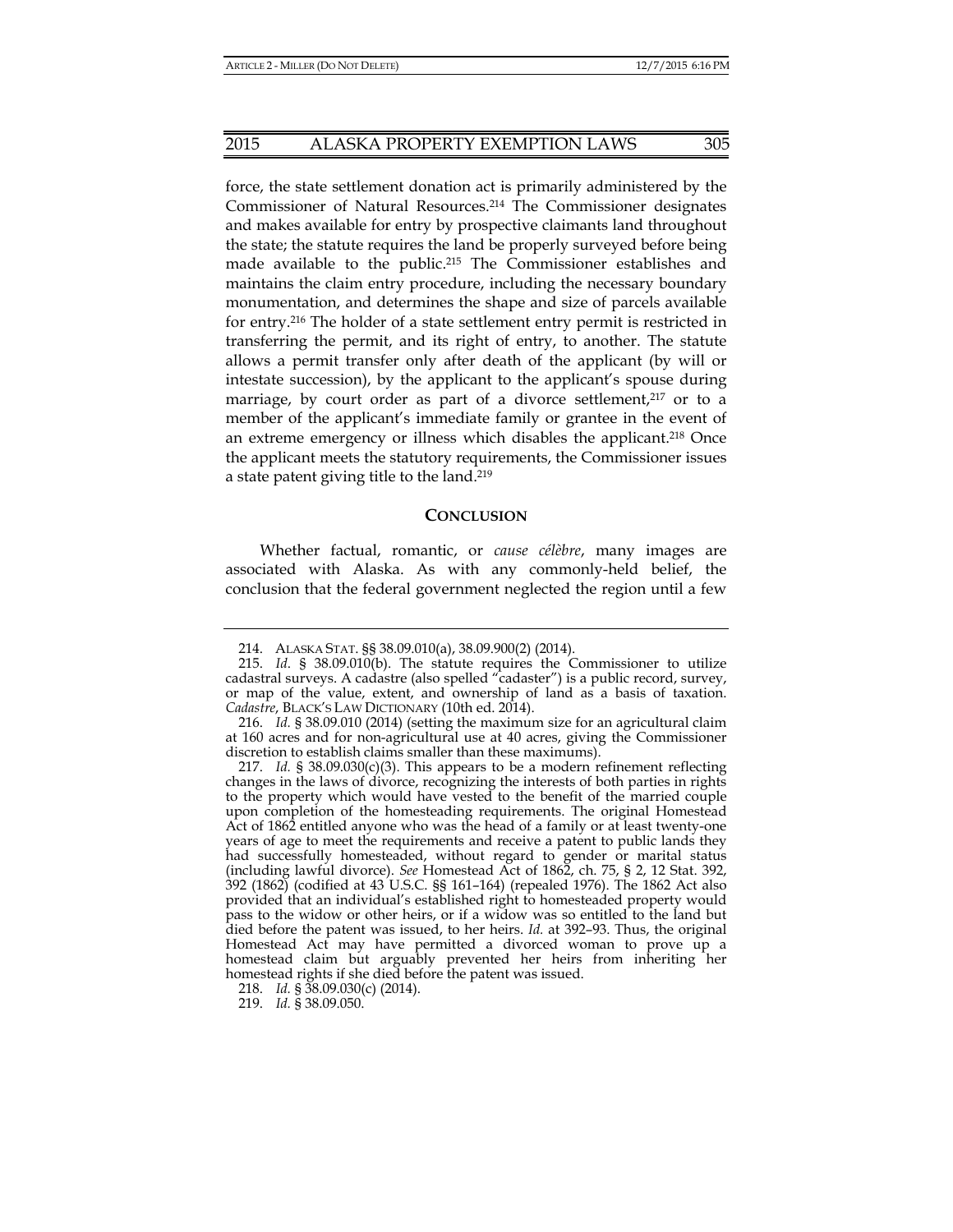determined individuals kick-started the drive for statehood has some support in the historical record, but does not tell the whole story.

Within the first year after accession of Alaska from Russia, Congress moved to establish what it considered to be necessary federal authority, first by extending federal customs and trade laws and following with a military presence for the few settlements. These initial steps might have been adequate if Congress also had taken steps to explore the entire Alaskan region and survey the type and extent of natural resources, particularly mineral deposits. No such organized government exploration was attempted. At best, this reflects the federal government's preoccupation with developing the western regions contiguous to the existing states, where the 1862 Homestead Act already provided opportunity and incentive for settlers to relocate and settle existing public lands. At worst, the lack of effort to develop comprehensive information about the northern territory may have represented early indifference to the region and the American émigrés who, though few at first, relocated to Alaska in increasing numbers.

Despite the relatively long delay in providing a local territorial government,220 Congress increasingly turned its attention to Alaska, primarily noting the need for some organized local governance to encourage and regulate the region's growing economic and mining activities, if for no other purpose than taxation. After the initial Customs Act of 1868, the First Organic Act of 1884 was a step toward general government, but Congress realized economic growth in the north would lag until émigrés could obtain land on at least an equal footing as in other territories. The increasing frequency of Congressional enactments for the economic development and governance of Alaska—in 1891, 1898, 1900, and finally with the Territorial Act of 1912 (the "Second Organic Act")—demonstrates substantial, albeit not perfect, Congressional attention to Alaska. One commentator, comparing the development of Alaska by the U.S. with that of Yukon Territory by Canada, concluded the U.S. government structured territorial control to encourage development of Alaskan economic potential. In contrast, the Canadian government's enforcement of central federal policies precluded local control because the Yukon was presumed to be of little value, even after the Klondike gold strike.221

The extension of Oregon law in 1884 brought Alaska its first laws

 <sup>220.</sup> Florida, officially acquired in 1821, had an organized territorial government by 1822. Charlton W. Tebeau and William Marina, *A History of Florida*, 105, 108 (3d. 1999).

 <sup>221.</sup> Ken Coates, *Controlling the Periphery: The Territorial Administration of the Yukon and Alaska, 1867–1959*, 78 THE PAC. NORTHWEST Q. 4, 145–51 (1987).